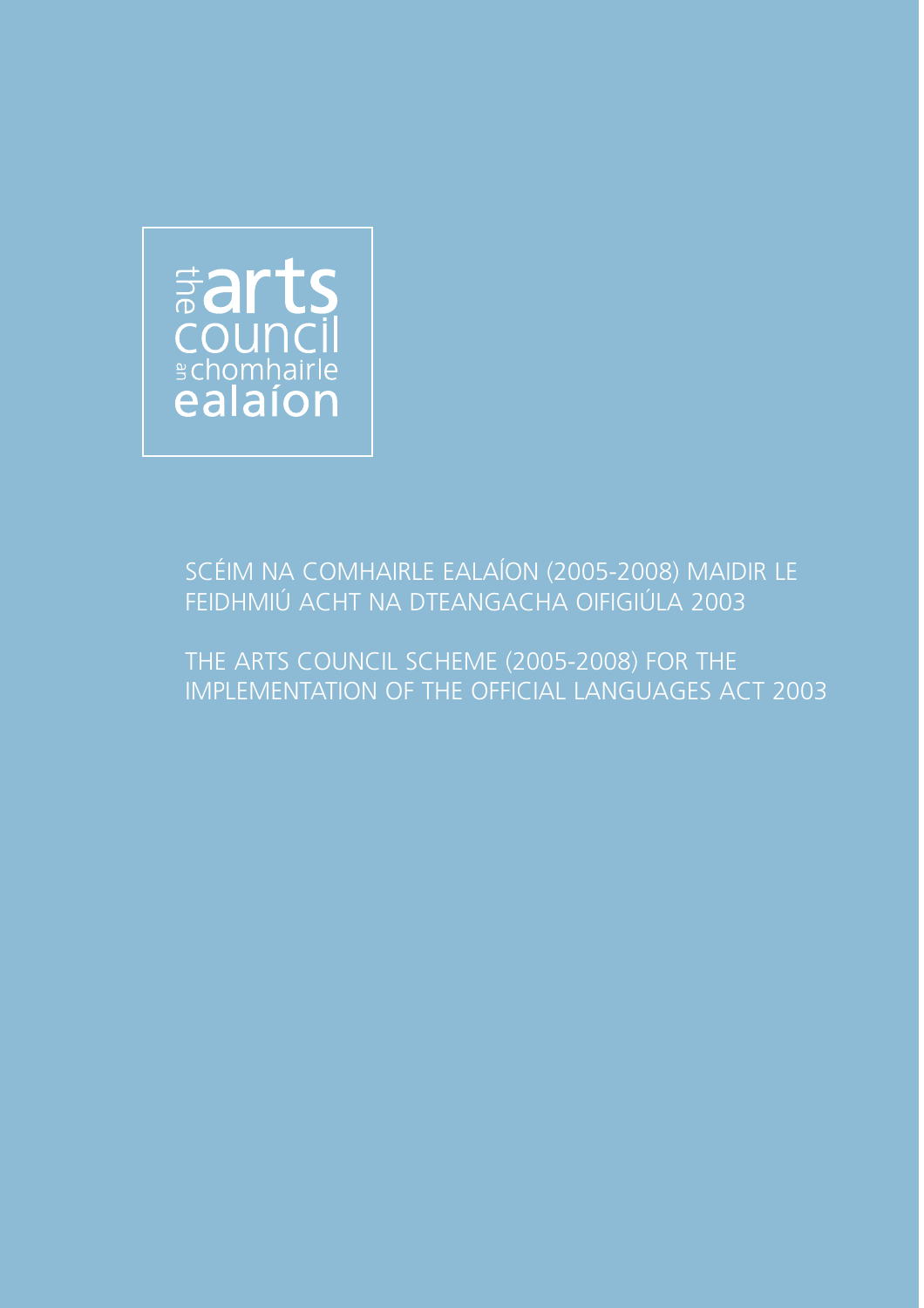## **Clár**

- **1** Intreoir agus cúlra
- **2** Ullmhúchán le haghaidh na scéime teanga
- **3** Ábhair na scéime teanga
- **4** Dáta tosaigh na scéime
- **5** Forléargas ar an gComhairle Ealaíon
- **6** Custaiméirí agus cliaint
- **7** Réimsí feidhme na Comhairle Ealaíon
	- 7.1 Feidhmeannas
	- 7.1.1 Cúlra
	- 7.1.2 Struchtúr
	- 7.2 Bord
- **8** Provision of General Services
	- 8.1 Suíomh gréasáin
	- 8.2 Nuachtlitir r.phoist
	- 8.3 Séanadh r.phoist
	- 8.4 Seoltaí r.phoist na Comhairle Ealaíon
	- 8.5 Foirmeacha iarratais (cóipeanna crua agus ar líne)
	- 8.6 Ábhair maidir le comhaontú maoinithe
	- 8.7 Foilseacháin
	- 8.8 Preasráitis
	- 8.9 Cuirí ar imeachtaí
	- 8.10 Teachtaireacht teileafóin
	- 8.11 Córais ríomhaireachta
	- 8.12 Cumarsáid labhartha
- **9** Forbairt na n-ealaíon i gceantair Ghaeltachta agus tionscnaimh eile de chuid na Comhairle Ealaíon chun na healaíona i nGaeilge a fhorbairt
	- 9.1 Forbairt na n-ealaíon i gceantair Ghaeltachta
	- 9.3 Úsáid logainmneacha oifigiúla Gaeltachta agus comharthaí sa Chomhairle Ealaíon
	- 9.2 Comhpháirtíocht le TG4/Splanc
	- 9.3 Athbhreithniú ar an téatar Gaeilge
	- 9.4 Sparánachtaí litríochta Gaeilge
	- 9.5 Aosdána
- **10** Monatóireacht agus athbhreithniú

## **Contents**

- **1** Introduction and background
- **2** Preparation for the language scheme
- **3** The content of the language scheme
- **4** Commencement date of the scheme
- **5** Overview of the Arts Council
- **6** Customers and clients
- **7** Functional areas of the Arts Council
	- 7.1 Executive
	- 7.1.1 Background
	- 7.1.2 Structure
	- 7.2 Board
- **8** Soláthar Seirbhísí Ginearálta
	- 8.1 Website
	- 8.2 Email newsletter
	- 8.3 Email disclaimer
	- 8.4 Arts Council email addresses
	- 8.5 Application forms (hard copy and online)
	- 8.6 Funding agreement materials
	- 8.7 Publications
	- 8.8 Press releases
	- 8.9 Invites to events
	- 8.10 Telephone message
	- 8.11 Computer systems
	- 8.12 Verbal communications
- **9** Development of the arts in Gaeltacht areas and other Arts Council initiatives to develop the arts in Irish
	- 9.1 Development of the arts in Gaeltacht areas
	- 9.3 Use of official names of Gaeltacht place names and signage in the Arts Council
	- 9.2 Partnership with TG4/Splanc
	- 9.3 Irish language theatre review
	- 9.4 Irish language literature bursaries
	- 9.5 Aosdána
- **10** Monitoring and review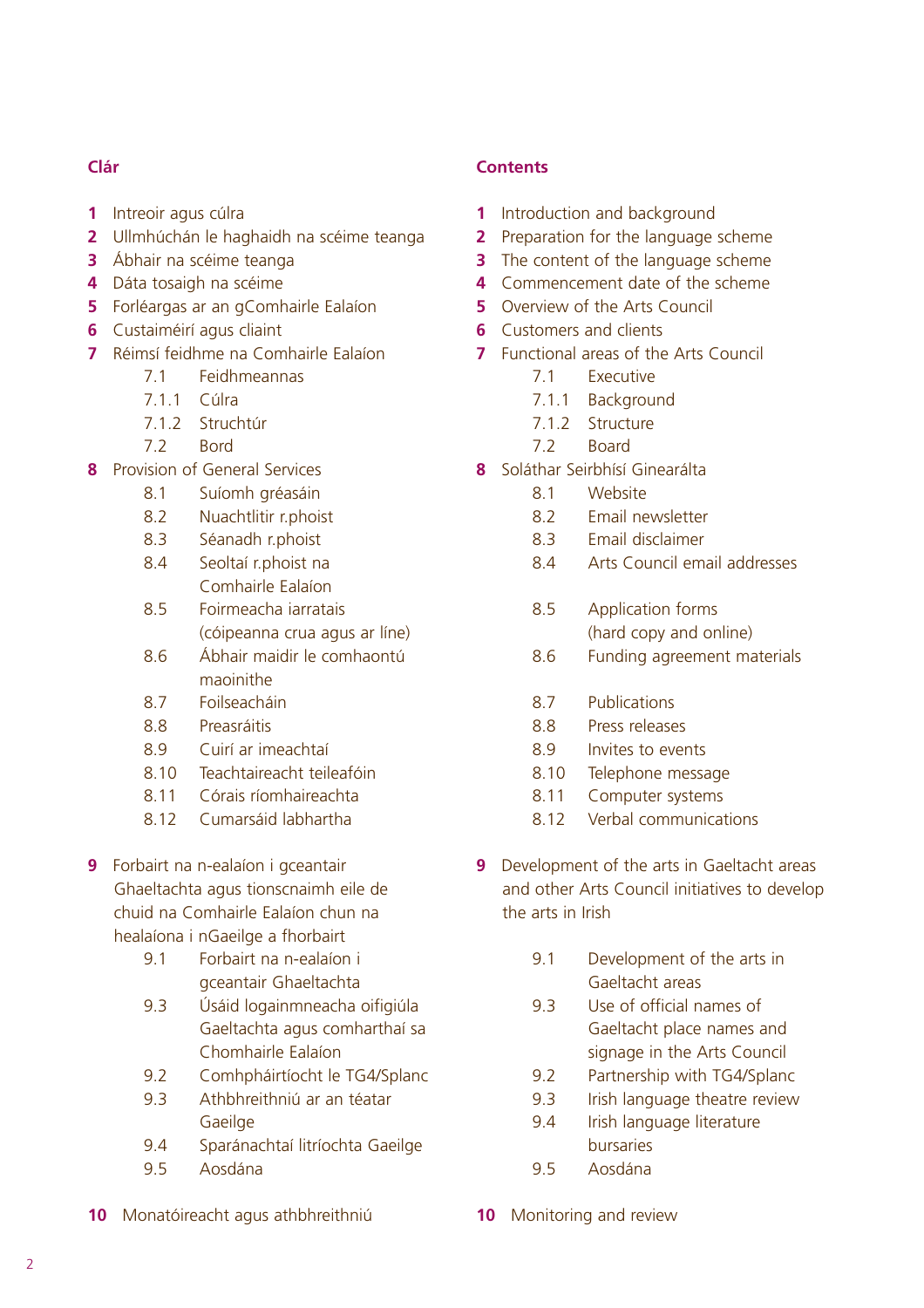#### **1 Intreoir agus cúlra**

Ullmhaíodh an scéim seo faoi bhun Alt 11 de Acht na dTeangacha Oifigiúla, 2003. Cuireann an tAcht sin cearta reachtúla ar fáil i dtaca le soláthar seirbhísí poiblí de réir Alt 8 den Bhunreacht.

Forálann Alt 11 go n-ullmhófaí dréachtscéim chun a chinntiú go ndéanann comhlachtaí poiblí iarracht chun seirbhísí a sholáthar:

- (i) go huile is go hiomlán trí Ghaeilge
- (ii) go huile is go hiomlán trí Bhéarla, agus
- (iii) trí Ghaeilge agus trí Bhéarla araon.

Bhí sé riamh de nós ag an gComhairle Ealaíon, fad agus ab fhéidir é, gach cumarsáid agus gach doiciméad ba spéis leis an bpobal a fhoilsiú i mBéarla agus i nGaeilge araon, mar shampla, foirmeacha iarratais agus treoirlínte ar son iliomad dámhachtainí agus scéimeanna.

Bhí éileamh i gcónaí ann ar na seirbhísí trí Ghaeilge a sholáthraíonn an Chomhairle Ealaíon, agus freastalaíodh ar an éileamh sin oiread agus ab fhéidir.

Thar chaitheamh na scéime seo, déanfaimid ár ndícheall a chur in iúl d'ealaíontóirí go mbíonn fáilte roimh iarratais i nGaeilge i ngach réimse ealaíne.

Táimid tiomanta do leanúint dár seirbhís reatha Ghaeilge agus is é ár n-aidhm, thar chaitheamh na scéime seo, ná an tseirbhís atá le fáil cheana a fheabhsú.

#### **1 Introduction and background**

This scheme was prepared under Section 11 of the Official Languages Act, 2003. The Act provides for statutory rights in relation to the delivery of public services as per Article 8 of the Constitution.

Section 11 of the Act provides for the preparation of a draft scheme to ensure that a public body endeavours to provide services:

- (i) exclusively through the medium of the Irish language
- (ii) exclusively through the medium of the English language, and
- (iii) through the medium of both the Irish and English languages.

The Arts Council traditionally has published, where possible, its communications and documents of public interest, including application forms and guidelines for many of its awards and schemes in both English and Irish.

A level of demand for services of the Arts Council through Irish has always existed and this has been met in as far as was practical and possible.

Over the time frame of this scheme we will endeavour to better inform artists that Irish medium applications in all artform areas are welcome.

We are committed to continuing our current service through Irish and we aim over the course of this scheme to enhance the service already available.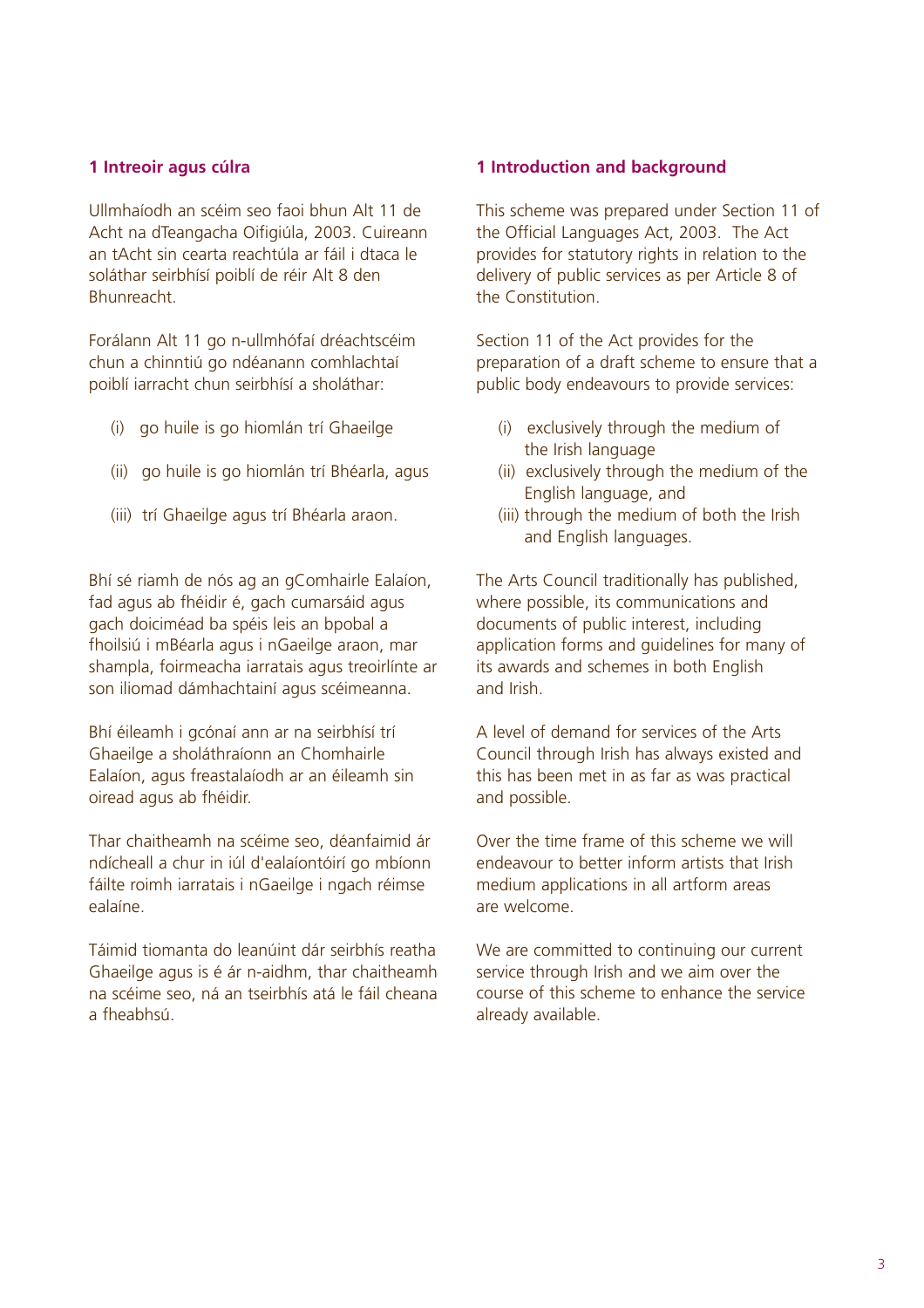### **2 Ullmhúchán le haghaidh na scéime teanga**

Ainmníodh an Chomhairle Ealaíon ar cheann de na chéad 25 comhlacht poiblí arbh éigean dóibh dréachtscéim a fhorbairt i dtús 2005.

D'fhonn ullmhú le haghaidh na scéime, bunaíodh Coiste Gaeilge inmheánach, a thacaigh leis an obair a bhain le forbairt na scéime sin.

Chuireamar comhairliúchán poiblí i gcrích mar pháirt dár gcomhthionscnamh le hÚdarás na Gaeltachta. Dá bharr sin, ní raibh iallach orainn próiseas comhairliúcháin a chur i gcrích le linn dúinn bheith ag ullmhú na scéime.

Mar chuid den phróiseas ullmhúcháin, d'eisíomar fógra poiblí ag rá go raibh sé beartaithe againn dréachtscéim a ullmhú faoi bhun Acht na dTeangacha Oifigiúla, 2003. Fuarthas 11 aighneacht ar fad, agus ba é an teolas céanna, mórán mór, a bhí i gceithre cinn díobh sin.

### **3 Ábhar na scéime teanga**

Is é aidhm na scéime seo ná feabhas a chur ar an tseirbhís trí Ghaeilge a bhí á tairiscint ag an gComhairle Ealaíon riamh. Imlínítear na seirbhísí atá le fáil i nGaeilge faoi láthair agus na pleananna atá ann chun soláthar seirbhísí a fheabhsú thar chaitheamh na scéime trí bliana seo.

#### **4 Dáta tosaigh na scéime**

Tá an scéim seo faofa ag bainisteoirí sinsearacha agus ag bord na Comhairle Ealaíon. Tá sí faofa ag an Aire Gnóthaí Pobail, Tuaithe agus Gaeltachta agus beidh sí i bhfeidhm ar feadh thréimhse trí bliana ó 1 Iúil 2005.

#### **2 Preparation for the language scheme**

The Arts Council was designated as one of the first 25 public bodies to develop a draft scheme in the early part of 2005.

In preparation for this scheme, an internal Irish Language Committee was established and it has supported the work involved in developing this scheme.

We had conducted a public consultation process as part of our joint initiative with Údarás na Gaeltachta. Consequently we were not required to conduct a consultation process in preparing for this scheme.

As part of the preparation process, we issued a public notice of our intention to prepare a draft scheme under the Official Languages Act, 2003. A total of 11 submissions were received, four of which essentially contained the same information.

#### **3 The content of the language scheme**

This scheme aims to improve the service that the Arts Council has traditionally provided in the Irish language. It contains an outline of services currently available in Irish and plans to improve the provision of services over the course of this three year scheme.

### **4 Commencement date of the scheme**

This scheme has been confirmed with the Arts Council senior management and board. It has been approved by the Minister for Community, Rural and Gaeltacht Affairs and will be in force for a period of three years from 1 July 2005.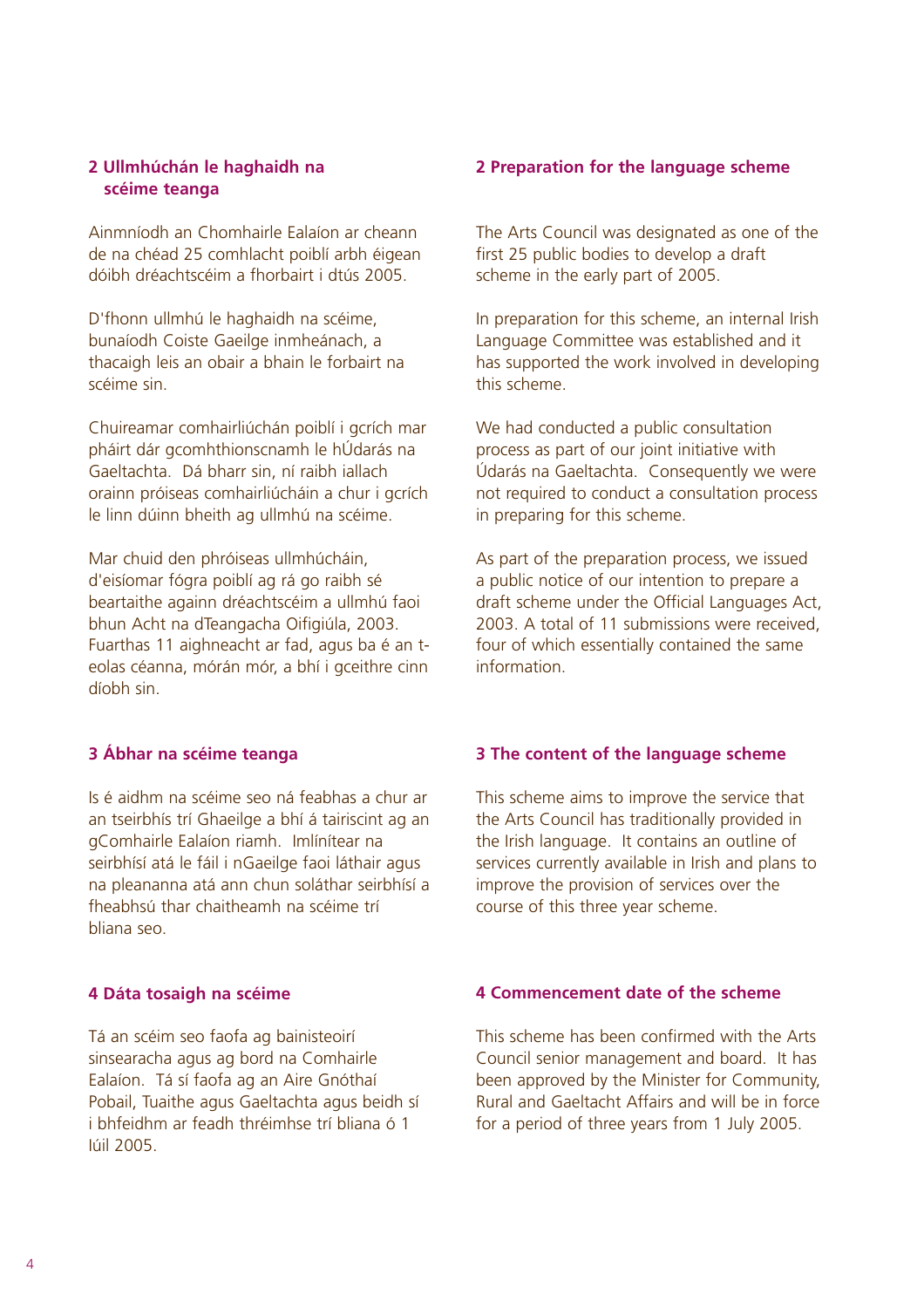#### **5 Forléargas ar an gComhairle Ealaíon**

Is comhlacht neamhspleách í an Chomhairle Ealaíon, a bunaíodh i 1951 chun cleachtadh na n-ealaíon a spreagadh agus spéis, eolas agus léirthuiscint i leith na n-ealaíon a spreagadh i measc an phobail. Is í príomhghníomhaireacht an stáit í maidir le maoiniú na n-ealaíon, agus comhairle a chur ar an Rialtas faoi ghnóthaí ealaíne. Feidhmíonn sí faoi bhun na nAchtanna Ealaíon 1951, 1973, agus 2003. Agus í ag saothrú ar son na n-ealaíon, coimisiúnaíonn agus foilsíonn an Chomhairle taighde agus eolas agus tugann faoi raon de thionscadail fhorbartha, cuid mhór díobh i bpáirt le gníomhaireachtaí eile de chuid na hearnála poiblí nó gníomhaireachtaí eile neamhrialtasacha.

Comhlacht deonach is ea an Chomhairle Ealaíon, ina bhfuil 12 comhaltaí agus cathaoirleach, arna cheapadh ag an Aire Ealaíon, Spóirt agus Turasóireachta ar feadh thréimhse cúig bliana. Is i 2003 a ceapadh an dóú Comhairle Ealaíon déag.

I Meitheamh 2002, agus é ag fógairt na Comhaireachta nua, d'ainmnigh an Taoiseach John O'Donoghue T.D. mar Aire Ealaíon, Spóirt agus Turasóireachta. Tháinig sé sna sála ar Shíle de Valera T.D., a bhí seal ina hAire Ealaíon, Oidhreachta, Gaeltachta agus Oileán. Fanann an Chomhairle Ealaíon faoi choimrice na Roinne Ealaíon, Spóirt agus Turasóireachta.

Tugann an Chomhairle Ealaíon tacaíocht do gach gné de na healaíona i nGaeilge agus i mBéarla - ailtireacht, rince, drámaíocht, scannáin, litríocht, ceol, ceoldráma, na healaíona traidisiúnta (a chuimsíonn lúibíní, agallaimh bheirte agus an amhránaíocht ar an sean-nós) agus na físealaíona. Chomh maith leis sin, ceapfar speisialtóir sorcais, sráidealaíne agus seónna go luath amach anseo. Tugaimid tacaíocht d'ealaíontóirí gairmiúla trí dhámhachtainí agus sparánachtaí a bhronnadh orthu agus trí Aosdána, meitheal d'ealaíontóirí

#### **5 Overview of the Arts Council**

The Arts Council is an autonomous body established in 1951 to stimulate public interest in and promote the knowledge, appreciation and practice of the arts. We are the Irish State's principal instrument of arts funding and an advisory body to Government on arts matters, operating under the Arts Acts of 1951, 1973, and 2003. As an advocate for the arts, we commission and publish research and information and undertake a range of development projects, often jointly with other public sector or non-governmental agencies.

The Arts Council is a voluntary body of 12 members and a chair, appointed by the Minister for Arts, Sport and Tourism for a term of five years. The twelfth Arts Council was appointed in 2003.

In June 2002, in announcing his new Cabinet, the Taoiseach named John O'Donoghue T.D. as the Minister for Arts, Sport and Tourism, replacing Síle de Valera, T.D. who was formerly Minister for Arts, Heritage, Gaeltacht and the Islands. The Arts Council remains under the aegis of the Department of Arts, Sport and Tourism.

The Arts Council supports all aspects of the arts, in Irish and in English - architecture, dance, drama, film, literature, music, opera, traditional arts (which includes lúibíní, agallaimh beirte and sean-nós singing as part of the brief) and visual arts. We will also be appointing a specialist in the area of circus, street art and spectacle in the near future. We support individual professional artists through direct awards and bursaries and through Aosdána, the affiliation of creative artists. We also support multi-disciplinary arts through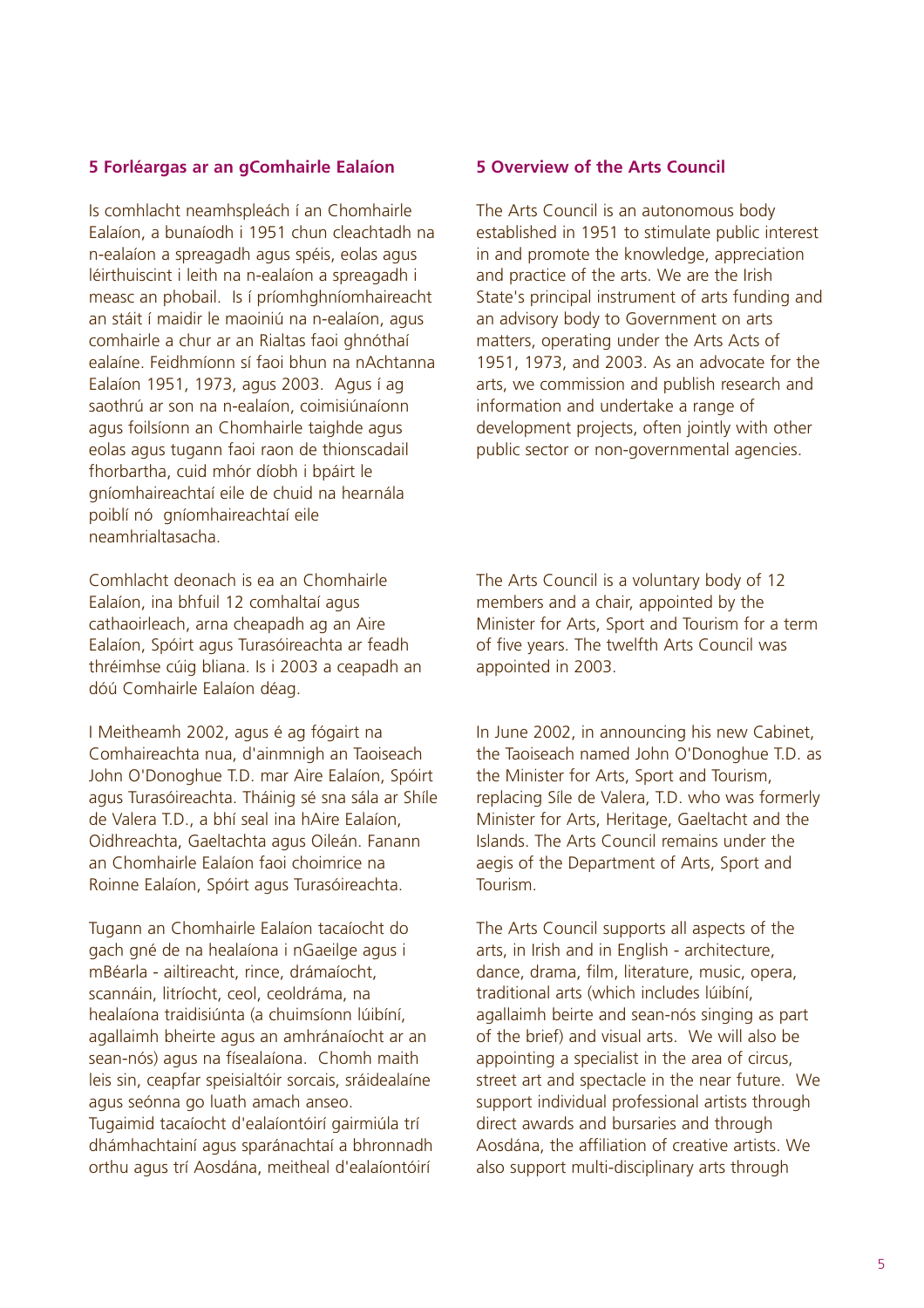cruthaitheacha. Tugaimid tacaíocht do na healaíona ildisciplíneacha freisin, trí ghníomhaíochtaí agus saoráidí áirithe, mar shampla ionaid ealaíne, féilte agus na healaíona pobail. Soláthraímid maoiniú bliantúil agus maoiniú tionscadail do na céadta eagraíocht atá páirteach sna healaíona ar fud na hÉireann.

I gcomhpháirt leis na húdaráis áitiúla agus Údarás na Gaeltachta, páirtmhaoinímid 33 oifigeach ealaíne sna contaetha, sna cathracha agus sa Ghaeltacht, chomh maith le cláir bhliantúla na n-oifigeach sin. Bímid ag saothrú i gcomhpháirt lenár gcomhghleacaithe i gComhairle Ealaíon Thuaisceart Éireann ar raon leathan clár agus tionscadal.

Tá pleananna gnó curtha ar fáil ag an gComhairle le roinnt blianta anuas. I Márta 2004, rinne an Chomhairle Ealaíon cinneadh an Tríú Plean Ealaíne (2002-2006) a chur ar leataobh. Shocraigh an Chomhairle go gcaithfí fís nua a chruthú ar na son na n-ealaíon a bheadh bunaithe ar chaidreamh láidir, oscailte, folláin le lucht na n-ealaíon. Tá straitéis nua ar son na n-ealaíon á forbairt ag an gComhairle i láthair na huaire (Comhpháirtíocht ar son na nEalaíon). Tá Comhpháirtíocht ar son na nEalaíon le bheith réidh faoi Mheán Fómhair 2005.

Le linn don scéim seo a bheith á dréachtú, bhíothas fós ag obair ar Chomhpháirtíocht ar son na nEalaíon. Caithfear cuimhneamh nach raibh treo na Comhairle róshoiléir le linn an ama seo, ach is cinnte go leanfaidh an Chomhairle de bheith ag feidhmiú mar chomhlacht bronnta deontas agus forbartha polasaí.

Cuireann an Chomhairle Ealaíon tuarascáil bhliantúil ar fáil gach bliain. Chomh maith leis sin, soláthraímid doiciméid pholasaí agus fillteáin eolais maidir le maoiniú agus foilsímid torthaí taighde.

activities and facilities such as arts centres, festivals and community arts. We provide annual and project funding to hundreds of organisations involved in the arts throughout Ireland.

In partnership with local authorities and Údarás na Gaeltachta, we part-fund 33 county, city and Gaeltacht arts officer posts and their yearround programmes. We co-operate on a wide range of programmes and projects with our counterpart, the Arts Council of Northern Ireland.

The Arts Council has produced business plans for a number of years. In March 2004, the Council made a decision to set aside its then third Arts Plan (2002-2006). The Council decided to forge a new vision for the arts based on a strong, open and healthy relationship with the arts community and is currently in the process of developing a new strategy for the arts (Partnership for the Arts). Partnership for the Arts is due to be complete by September 2005.

At the time that this scheme was being drafted, Partnership for the Arts was a work in progress. It must be noted that the future direction of the Council was not clearly defined at this juncture but it is certain that the Council will continue to be a grant making and policy developing body.

Each year the Arts Council produces an annual report. We also produce policy documents, information folders on funding and publish findings of research studies.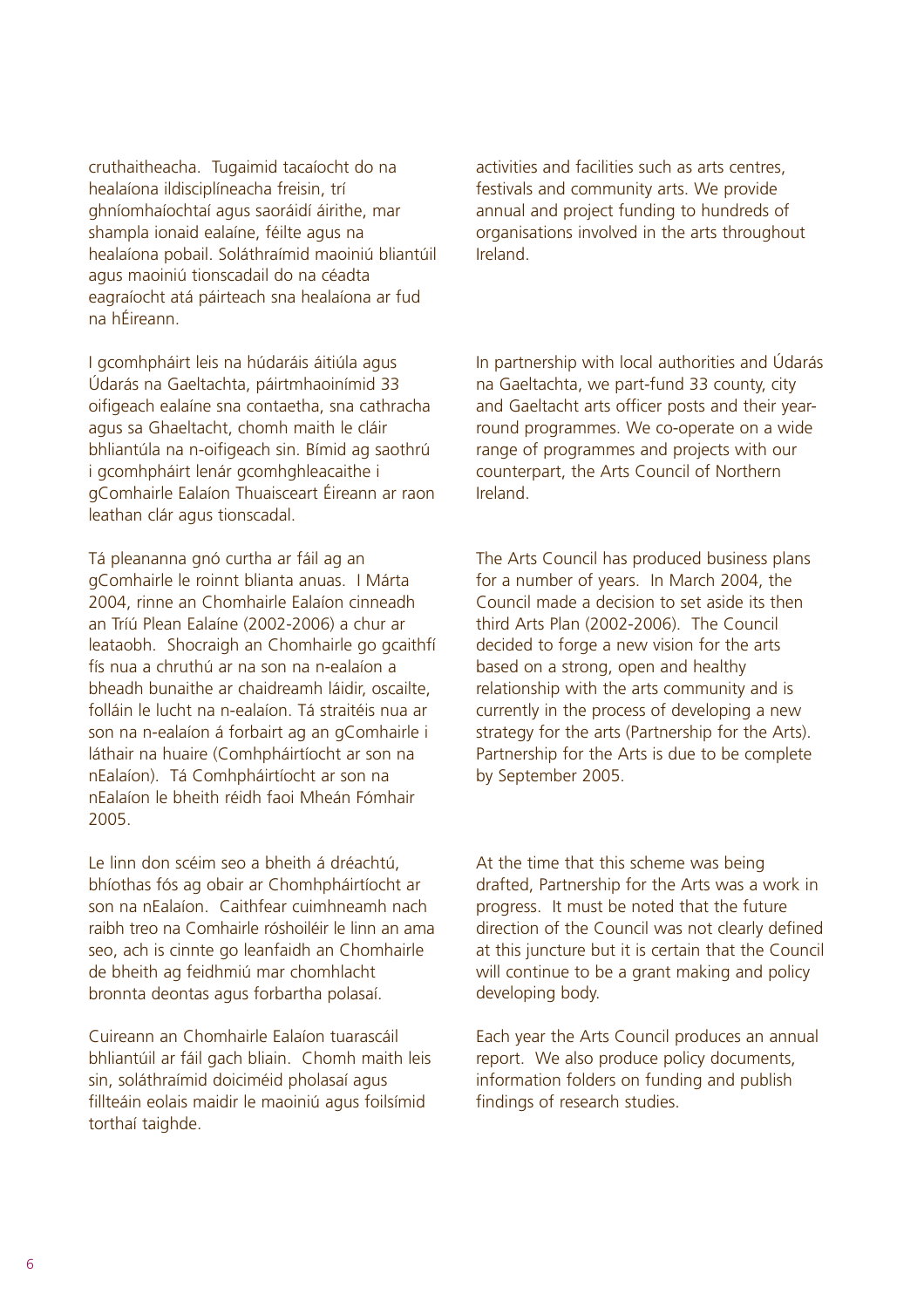Bíonn an Chomhairle Ealaíon ag plé le heagraíochtaí ealaíne agus le healaíontóirí ar fud na tíre. Is é an líon foirne faoi láthair ná 45 (poist lánaimseartha) agus 13 speisialtóirí a fhostaítear ar bhonn comhairleach. Is in oifigí na Comhairle Ealaíon atá Pointe Teagmhála Cultúrtha na hEorpa (Éire) lonnaithe freisin. Is é seoladh ár n-oifigí 70 Cearnóg Mhuirfean, Baile Átha Cliath 2.

The Arts Council deals with arts organisations and artists nationwide. We currently have a staff of 45 (full-time positions) and 13 specialists engaged on a consultancy basis. The European Cultural Contact Point (Ireland) is also housed in the Arts Council. Our offices are at 70 Merrion Square, Dublin 2.

#### **6 Custaiméirí agus cliaint**

- Ealaíontóirí (sna foirmeacha ealaíne go léir)
- Eagraíochtaí ealaíne (lena n-áirítear ionaid tionóil ealaíne, cuideachtaí léiriúcháin, eagraíochtaí acmhainne agus seirbhísí, féilte agus imeachtaí)
- Boird sláinte
- An pobal i gcoitinne
- Údaráis áitiúla agus Údarás na Gaeltachta
- An tAire Ealaíon, Spóirt agus Turasóireachta agus comhaltaí eile Rialtais
- Aireachtaí Ealaíon agus Cultúir lasmuigh d'Éirinn
- Airí Stáit
- Comhairlí Ealaíon agus gníomhaireachtaí cultúrtha eile
- Nuachtáin agus irisí

### **7 Réimsí feidhme na Comhairle Ealaíon**

### **7.1 Feidhmeannas**

### **7.1.1 Cúlra**

Rinneadh athstruchtúrú ó bhonn ar fhoireann na Comhairle Ealaíon le linn 2002. Mar pháirt den athstruchtúrú, fostaíodh speisialtóirí i roinnt foirmeacha ealaíne ar leith, Speisialtóir i Litríocht na Gaeilge ina measc. Is ar bhonn comhairleach a fhostaítear na speisialtóirí seo, d'fhonn comhairle a sholáthar i dtaobh polasaí, feidhmiú a mheas agus comhairle

#### **6 Customers and clients**

- Artists (working across all artforms)
- Arts organisations (including arts venues, production companies, resource and service organisations, festivals and events)
- Health boards
- General public
- Local authorities and Údarás na Gaeltachta
- Minister for Arts, Sports and Tourism and other members of Government
- Ministries of Arts and Culture outside of Ireland
- Ministers of State
- Other Arts Councils and cultural agencies
- Press

#### **7 Functional areas of the Arts Council**

#### **7.1 Executive**

#### **7.1.1 Background**

The Arts Council staff was radically restructured during 2002. As part of the restructuring, artform policy specialists, including an Irish Language Literature Specialist, were engaged on a consultancy basis to provide policy advice and implementation, appraisal and evaluation and critical advice on work. The policy specialists work on development strategies for each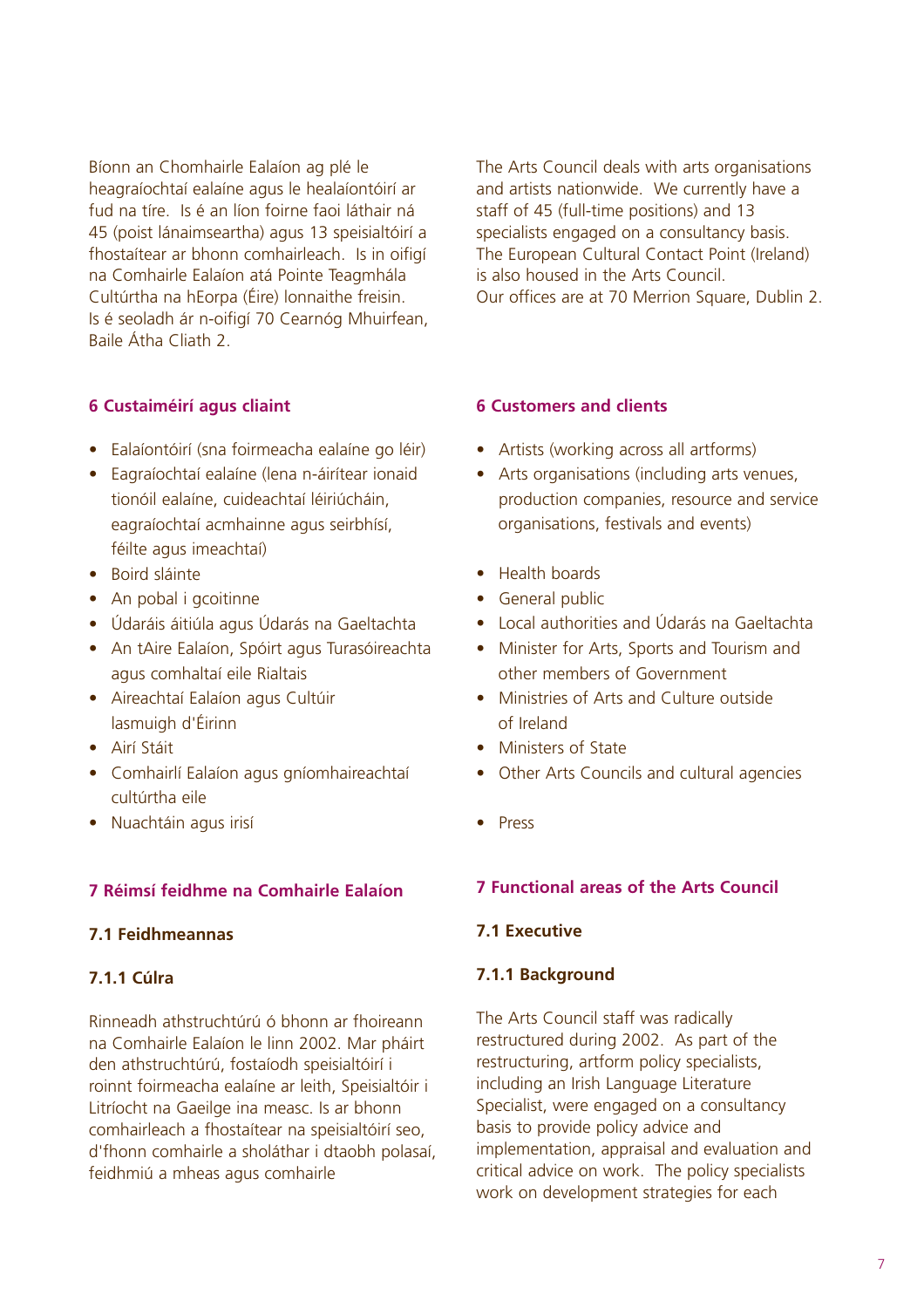léirmheastach a chur orainn i dtaobh na hoibre. Bíonn na speisialtóirí polasaí ag obair ar straitéisí forbartha le haghaidh gach ceann de na foirmeacha ealaíne agus cuireann siad comhairle ar an gComhairle faoi ealaíontóirí a bhfuil gealladh fúthu.

### **7.1.2 Struchtúr**

Tá struchtúr obair na Comhairle roinnte i gceithre phríomhréimse:

Rannóg na gClár - a bhíonn ag plé le maoiniú bliantúil a leithdháileadh (deontais ioncaim) agus le scéimeanna maoiniú caipitiúil le haghaidh eagraíochtaí ealaíne, lena n-áirítear ionaid tionóil, féilte agus imeachtaí, cuideachtaí léiriúcháin agus eagraíochtaí acmhainne agus seirbhísí.

An Rannóg Polasaí - polasaí ealaíne, eolas agus taighde, Teicneolaíocht an Eolais (TE), cumarsáid agus preas, bainistiú an tsuímh ghréasáin.

An Rannóg Forbartha - forbairt na n-ealaíon, lena n-áirítear forbairt na n-ealaíon áitiúil, na healaíona agus sláinte, na healaíona agus oideachas, rannpháirteachas sna healaíona, na healaíona idirnáisiúnta, tacaíocht d'ealaíontóirí aonair.

An Rannóg Riaracháin – Riarachán, maoiniú, Acmhainní Daonna agus Seirbhísí Corparáideacha.

Cé gurb iad lucht Rannóg na gClár is mó atá freagrach as deontais a leithdháileadh, bíonn páirt nach beag ag lucht na rannóg polasaí agus forbartha maidir le hiarratais ar dheontais a mheasúnú. Tá deontais ina ndlúthpháirt de dhualgais na bhfo-rannóg sna rannóga eile freisin (Forbairt na nEalaíon Áitiúil agus Seirbhísí Ealaíontóirí). Bíonn páirt lárnach ag an Rannóg Polasaí agus ag an Rannóg Forbartha i bhforbairt pholasaithe na Comhairle Ealaíon freisin.

artform area and also provide advice to the Council on artistic promise.

### **7.1.2 Structure**

The structure of the Council's work is divided into four key areas:

Programme Department – dealing with the allocation of annual funding (revenue grants) and capital funding schemes for arts organisations including venues, festivals and events, production companies and resource and service organisations.

Policy Department – arts policy, information and research, IT, communications and press, website management.

Development Department – arts development, including local arts development, arts in health, education and the arts, arts participation, international arts, supports to individual artists.

Administration Department – administration, finance, HR and corporate services.

While the primary role of grant making is vested in the Programme Department, members of both the policy and development departments have significant input into the assessment of grant applications. Grant making is also a role of subsections of other departments (Local Arts Development and Artists' Services). The Programme and Development Departments also are key contributors in the development of Arts Council policies.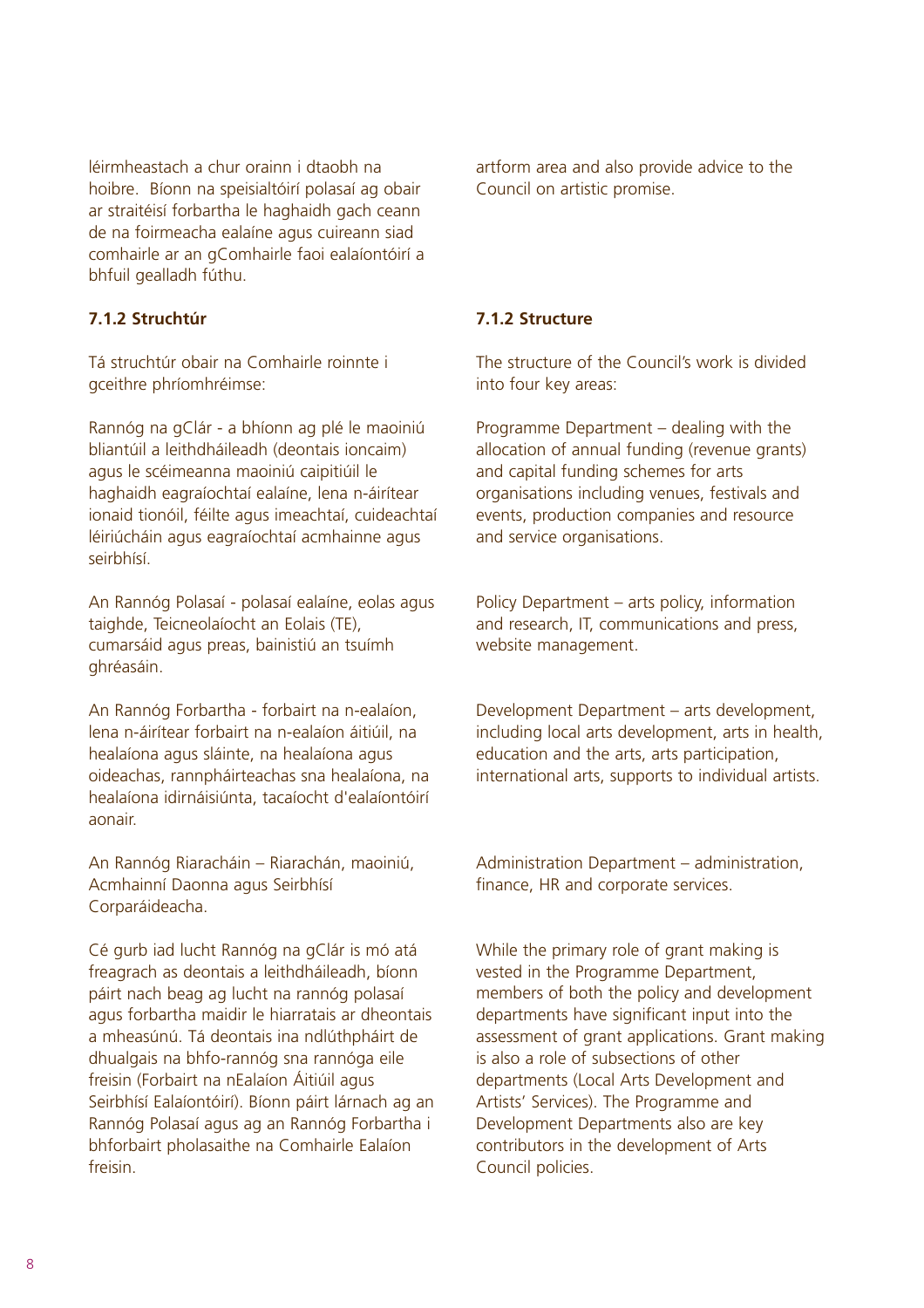## **7.2 An bord**

Bíonn an Chomhairle Ealaíon á rialú ag bord ar a bhfuil 12 comhaltaí, móide Cathaoirleach - is é an Rialtas a cheapann iad go léir.

Is iad na comhaltaí boird atá ann faoi láthair:

Olive Braiden (Cathaoirleach) Noelle Campbell Sharpe Willie Doherty Theo Dorgan Jerome Hynes Philip King Rosaleen Linehan Orlaith McBride John McGahern Úna Ó Murchú Mary Nunan Emer O'Kelly Patrick Sutton

Le linn don bhord a bheith ag maoirsiú obair an fheidhmeannais, daingníonn siad gach cinneadh deontais agus gach gné de cheapadh agus d'fhorbairt polasaí.

## **8 Soláthar seirbhísí ginearálta**

Is é aidhm an ailt seo ná cuntas a thabhairt ar sholáthar seirbhisí trí Ghaeilge na Comhairle Ealaíon mar atá faoi láthair, agus ar na pleananna le haghaidh iad a fheabhsú agus a fhorbairt thar thréimhse na scéime seo.

I gcomhthéacs na scéime seo, cloífear leis na gealltanais a thugamar maidir le caighdeán na seirbhísí do chustaiméirí agus soláthar na seirbhísí sin, is cuma cé acu i nGaeilge nó i mBéarla a chuirtear na seirbhísí sin ar fáil.

### **7.2 Board**

The Arts Council is governed by a board of 12 members, plus a chair – all of whom are Government appointees.

The current board members are:

Olive Braiden (chair) Noelle Campbell Sharpe Willie Doherty Theo Dorgan Jerome Hynes Philip King Rosaleen Linehan Orlaith McBride John McGahern Úna Ó Murchú Mary Nunan Emer O'Kelly Patrick Sutton

The board in overseeing the work of the executive, ratifies all grant decisions and all aspects of policy making and development.

## **8 Provision of general services**

This section aims to outline the Arts Council's current provision of services through Irish and its plans for improvement and development over the period of this scheme.

In the context of this scheme, the customer service standard commitments adopted by us in relation to delivery of services to our customers shall apply to those services, whether delivered in the Irish language or in the English language.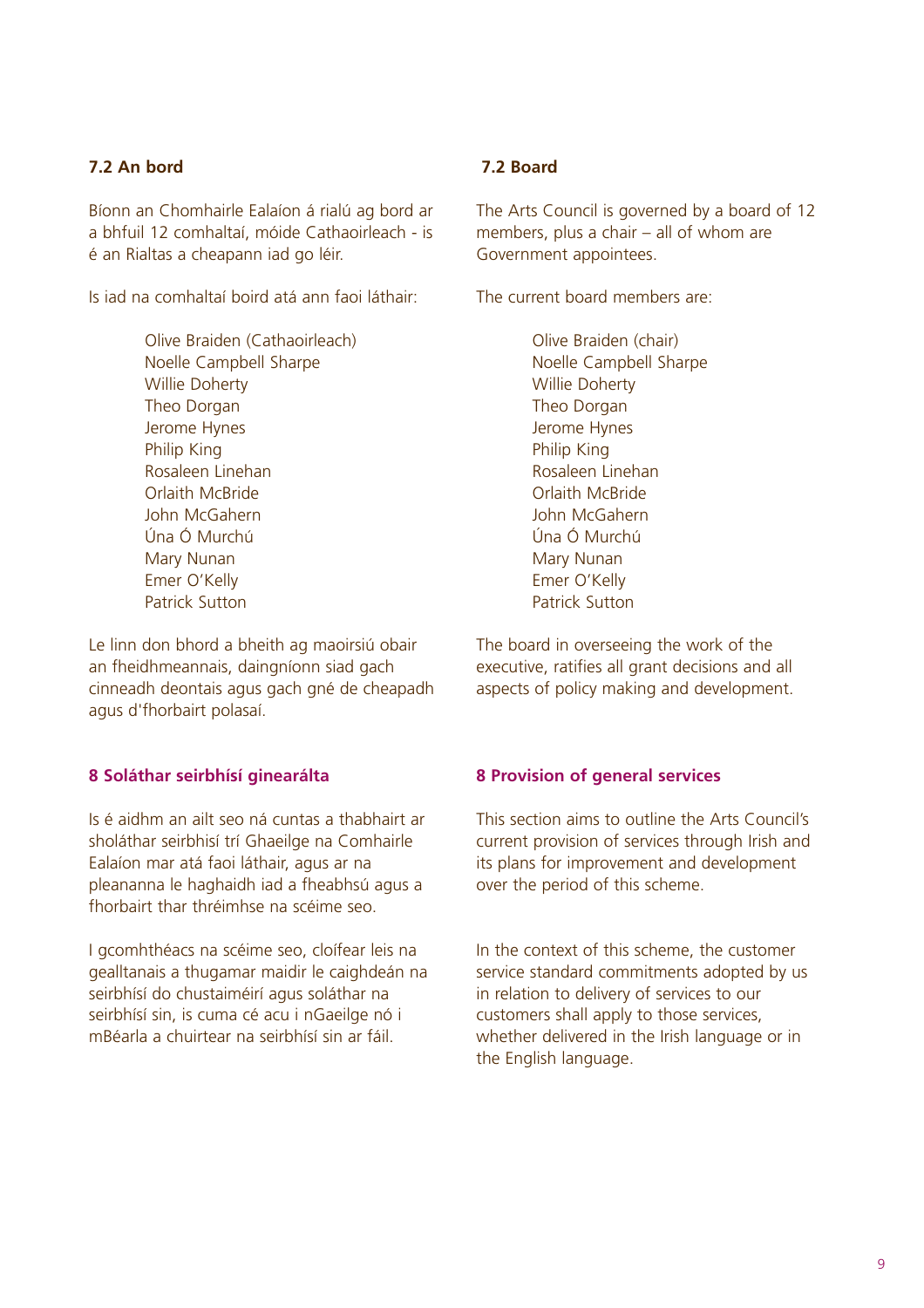### **8.1 Suíomh gréasáin**

#### **Mar atá faoi láthair**

Tá an príomhshuíomh i nGaeilge agus i mBéarla faoi láthair. Is iad seo a leanas na rannóga sa phríomhshuíomh gréasáin:

> Eolas faoin gComhairle Ealaíon Deontais agus dámhachtainí Nuacht agus imeachtaí Súil ar aghaidh Critical Voices Cuardach agus mapa suímh Saoráil faisnéise Naisc agus acmhainní Deasc Idirnáisiúnta/Pointe Teagmhála Cultúrtha

Tá roinnt bunachar sonraí agus fo-rannóga ar an suíomh freisin:

> Gailearaí Leabharlann Fhíorúil Auditoria Aosdána An ealaín phoiblí (Tá treoirlínte don scéim Céatadán ar son na nEalaíon le fáil ar an suíomh seo faoi láthair i nGaeilge agus i mBéarla).

Níl an t-eolas ar an leagan Gaeilge den suíomh chomh húr leis an eolas ar an leagan Béarla.

#### **Pleananna don Todhchaí**

Seo thíos imlíne den obair a dhéanfaimid thar thréimhse na scéime seo chun an suíomh gréasáin a uasdátú agus a chothabháil.

#### **Tasc**

Déanfaimid na rannóga seo a leanas den phríomhshuíomh a uasdátú ar aon chaighdeán leis an leagan Béarla:

- Eolas faoin gComhairle Ealaíon (ach amháin an Plean Gníomhaíochta)
- Nuacht agus imeachtaí (ach amháin preasráitis a eisíodh roimh 2005 agus an

### **8.1 Website**

#### **Current situation**

The main website is currently available in Irish and English. The sections of the main website are:

> About the Arts Council Grants and awards News and events Looking to the future Critical Voices Search and site map Freedom of information Links and resources International desk/ccp

The website also hosts a variety of databases and subsections:

> **Gallerv** Virtual Library Auditoria Aosdána Public art (Per cent for Art scheme guidelines are currently available in Irish and English on this site).

Information on the Irish site is not as up to date as the English version.

#### **Future plans**

The following is an outline of the work that we will undertake over the course of this scheme to update and maintain the website.

#### **Task**

We will update the Irish language version of the following sections of the main site to the same standard as the English version:

- About the Arts Council (with the exception of the Action Plan)
- News and events (with the exception of press releases pre 2005 and the Arts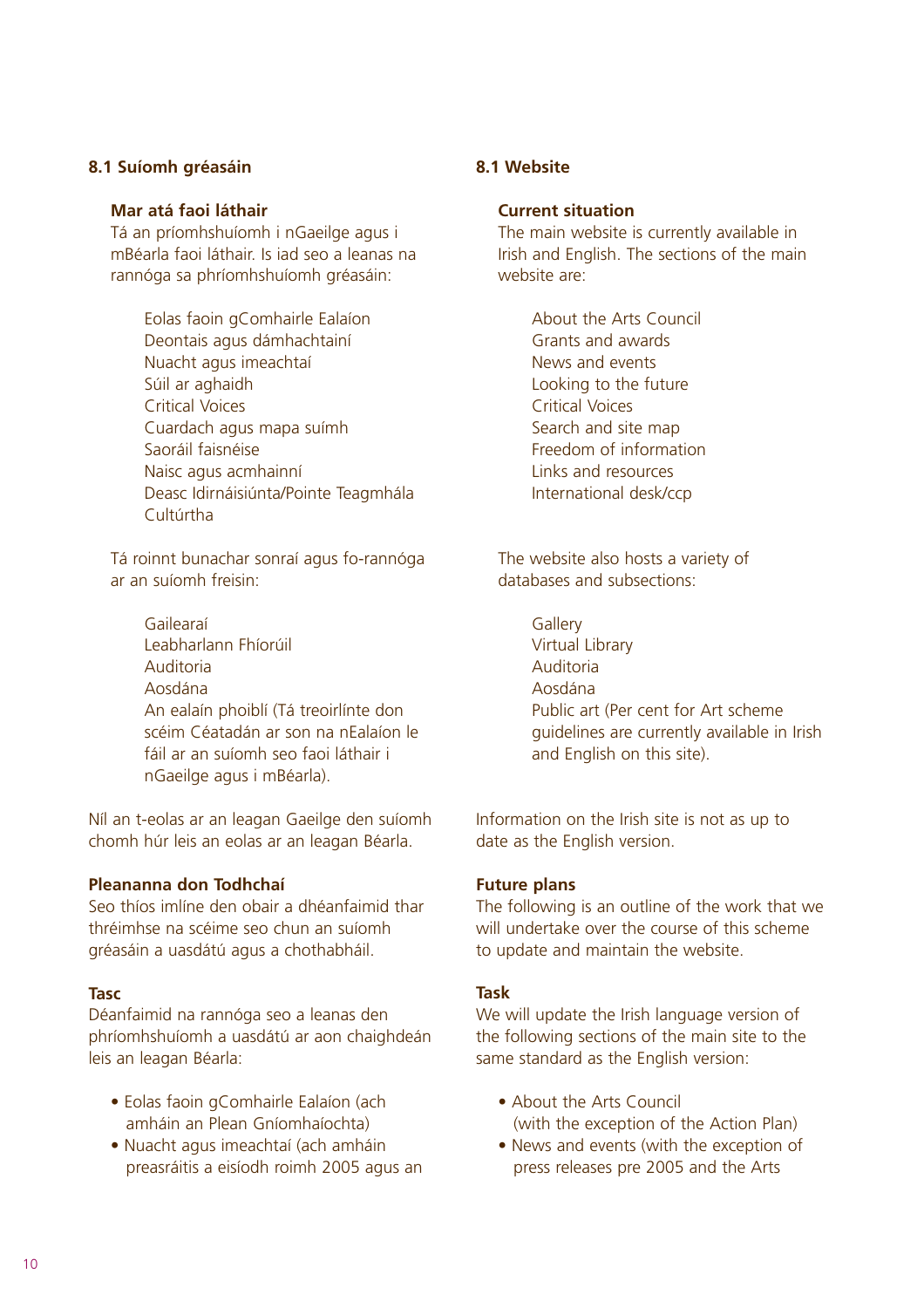| rannóg faoi na hEalaíona sa Chóras<br>Sláinte - féach thíos)<br>· Cuardach agus mapa suímh<br>· Saoráil faisnéise<br>· Deasc Idirnáisiúnta/Pointe Teagmhála<br>Cultúrtha (príomhleathanach)                                                                                                                                                                                                     | in Health Conference section - see below)<br>• Search and site map<br>• Freedom of information<br>· International desk/ccp (main page)                                                                                                                                                                                 |
|-------------------------------------------------------------------------------------------------------------------------------------------------------------------------------------------------------------------------------------------------------------------------------------------------------------------------------------------------------------------------------------------------|------------------------------------------------------------------------------------------------------------------------------------------------------------------------------------------------------------------------------------------------------------------------------------------------------------------------|
| <b>Amlíne: Márta 2005</b>                                                                                                                                                                                                                                                                                                                                                                       | Timeline: March 2005                                                                                                                                                                                                                                                                                                   |
| • Deontais agus dámhachtainí                                                                                                                                                                                                                                                                                                                                                                    | • Grants and awards                                                                                                                                                                                                                                                                                                    |
| Amlíne: Meitheamh 2005                                                                                                                                                                                                                                                                                                                                                                          | Timeline: June 2005                                                                                                                                                                                                                                                                                                    |
| • Miontéacs na rannóige Deasc<br>Idirnáisiúnta/Pointe Teagmhála Cultúrtha                                                                                                                                                                                                                                                                                                                       | • Detailed text of the international<br>desk/ccp section                                                                                                                                                                                                                                                               |
| Amlíne: Márta 2006                                                                                                                                                                                                                                                                                                                                                                              | Timeline: March 2006                                                                                                                                                                                                                                                                                                   |
| • Nuacht agus imeachtaí/Comhdháil um na<br>hEalaíona sa Chóras Sláinte                                                                                                                                                                                                                                                                                                                          | • News and events/Arts in Health<br>Conference section                                                                                                                                                                                                                                                                 |
| <b>Amlíne: Márta 2006</b>                                                                                                                                                                                                                                                                                                                                                                       | Timeline: March 2006                                                                                                                                                                                                                                                                                                   |
| Tá 'Critical Voices' agus 'Naisc agus<br>Acmhainní' á n-athdhréachtú againn faoi<br>láthair.                                                                                                                                                                                                                                                                                                    | We are currently redrafting the 'Critical<br>Voices' and 'Links and Resources' sections<br>of the website.                                                                                                                                                                                                             |
| Amlíne: Aistreofar na rannóga seo nuair a<br>bheidh an t-athdhréachtú déanta.                                                                                                                                                                                                                                                                                                                   | <b>Timeline:</b> These sections will be translated<br>when the redrafting is complete.                                                                                                                                                                                                                                 |
| Is linne, faoi láthair, an suíomh gréasáin<br>www.publicart.ie agus is muidne a óstaíonn é.<br>Gheall an Chomhairle go bhfiosróimid cé<br>chomh hindéanta is a bheadh sé eagraíocht<br>acmhainne a fhorbairt ar son na healaíne<br>poiblí. Seans go léireoidh an staidéar sin gurb í<br>an Chomhairle Ealaíon is fearr a fheidhmeoidh<br>mar eagraíocht acmhainne ar sin na healaíne<br>poiblí. | We currently host and own the website<br>www.publicart.ie The Council has<br>committed to investigating the feasibility of<br>the development of a resource organisation<br>for public art. This study may or may not<br>indicate that the Arts Council is best placed<br>as the resource organisation for public art. |
| Amlíne: Aistreoimid an t-eolas ar publicart.ie<br>go luath i 2006 agus leanfimaid ag<br>cothabháil an tsuímh ghréasáin fad is a<br>bheidh sé inár seilbh.                                                                                                                                                                                                                                       | <b>Timeline:</b> We will translate the information on<br>publicart.ie in early 2006 and thereafter we will<br>maintain the website for as long as it remains<br>in our ownership.                                                                                                                                      |
| Tá beartaithe againn rannóg Aosdána dár<br>suíomh gréasáin a uasdátú amach anseo.<br>Nuair a bheidh an obair sin déanta, aistreofar                                                                                                                                                                                                                                                             | We plan to update the Aosdána section of<br>our website in the future. When this body<br>of work has been completed, this section of                                                                                                                                                                                   |

an rannóg seo den suíomh go Gaeilge.

the site will then also be translated into Irish.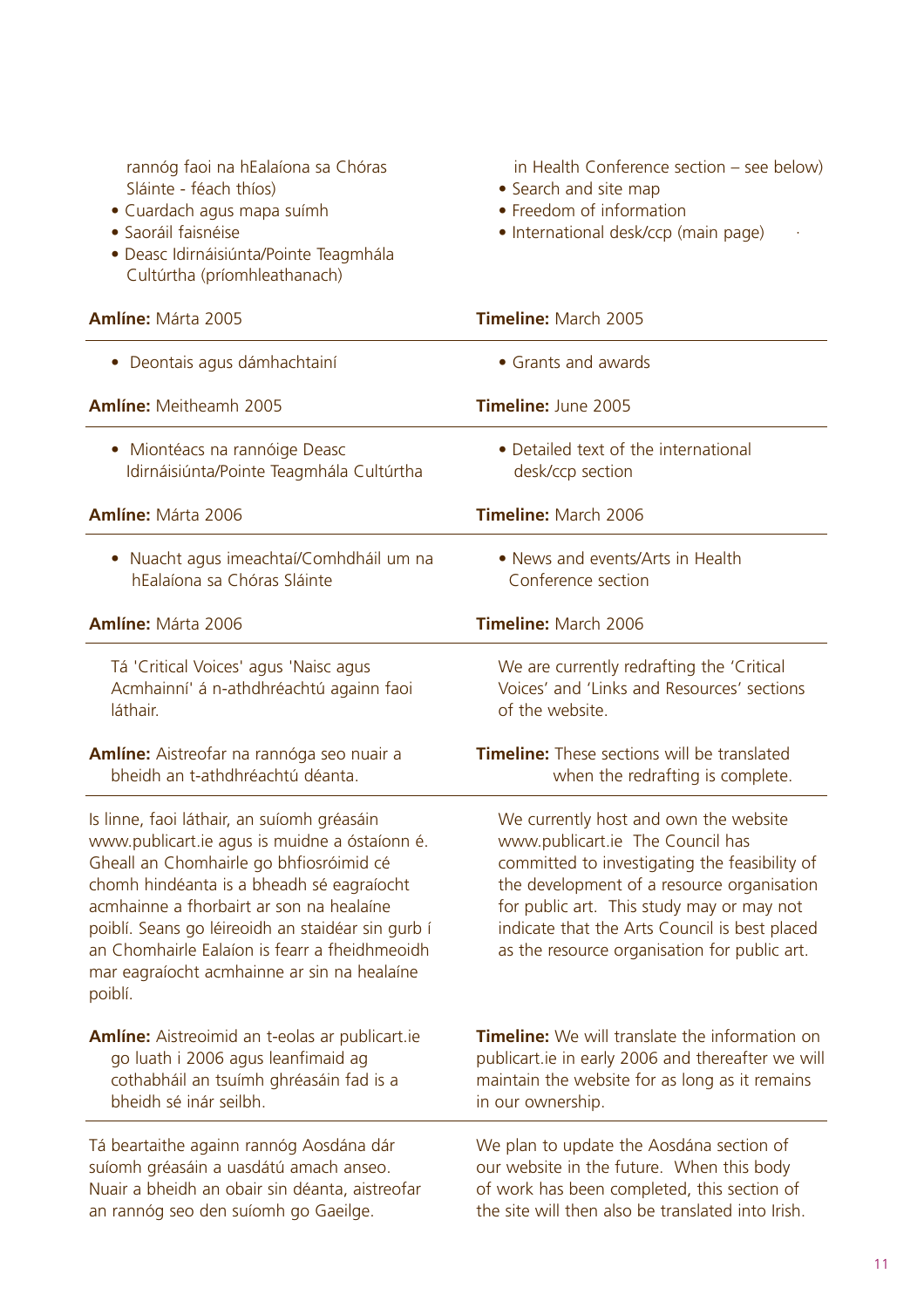**Amlíne:** Ag brath ar chinneadh maidir le sprioc ama d'uasdátú an leagain Bhéarla den suíomh seo.

De réir mar a théann clár oibre na Comhairle Ealaíon ar aghaidh, déanfar an suíomh gréasáin a fhorbairt bord ar bord leis. Is i nGaeilge a dhéantar roinnt dár gcuid oibre an chéad lá riamh, agus aistrítear go Béarla ar ball é, agus vice versa. Dá bharr sin, ní go comhuaineach a fhoilseofar na leaganacha Gaeilge agus Béarla d'ábhair nua ar an suíomh gréasáin.

#### **8.2 Nuachtlitir r.phoist**

#### **Mar atá faoi láthair**

Tá nuachtlitir Bhéarla á foilsiú ag an gComhairle Ealaíon ó Mheán Fómhair 2003. Is é an líon léitheoirí faoi láthair ná 4,000 agus tá an líon sin ag méadú i gcónaí. Ina measc tá eagraíochtaí ealaíne, ealaíontóirí, polaiteoirí, na meáin chumarsáide agus na seirbhísí taidhleoireachta thar lear.

#### **Pleananna don Todhchaí**

I bhFeabhra 2005, sheolamar leagan Gaeilge den nuachtlitir. Ó sin amach tá an nuachtlitir á foilsiú i mBéarla agus i nGaeilge.

Tá rogha ag an léitheoir an nuachtlitir a fháil i gceachtar den dá theanga, nó sa dá theanga araon.

Táimid tiomanta don tseirbhís seo a sholáthar thar thréimhse na scéime.

#### **8.3 Séanadh r.phoist**

#### **Mar atá faoi láthair**

Is i mBéarla amháin atá an séanadh r.phoist.

### **Pleananna don Todhchaí**

Táimid tiomanta do shéanadh r.phoist dátheangach a bheith againn faoi dheireadh 2005.

**Timeline:** Pending decision on timeline to update English version of this site.

As the work programme of the Arts Council progresses and changes the website will develop accordingly. Some of our work is completed in Irish in the first instance and then translated into English and vice versa. Publication, therefore, of both language versions of new material on the website will not be simultaneous.

#### **8.2 Email newsletter**

#### **Current situation**

The Arts Council has issued a monthly English newsletter since September 2003. The current readership figure is 4,000 and rising. Recipients include arts organisations, artists, politicians, media and the diplomatic services abroad.

#### **Future plans**

In February 2005 we launched the Irish language version of the newsletter. The newsletter is now published simultaneously in both English and Irish.

The user has the option to receive the newsletter in either language or both. We commit to providing this service over the period of the scheme.

### **8.3 Email disclaimer**

## **Current situation**

Email disclaimers are currently in English only.

#### **Future plans**

We commit to having bilingual email disclaimers by the end of 2005.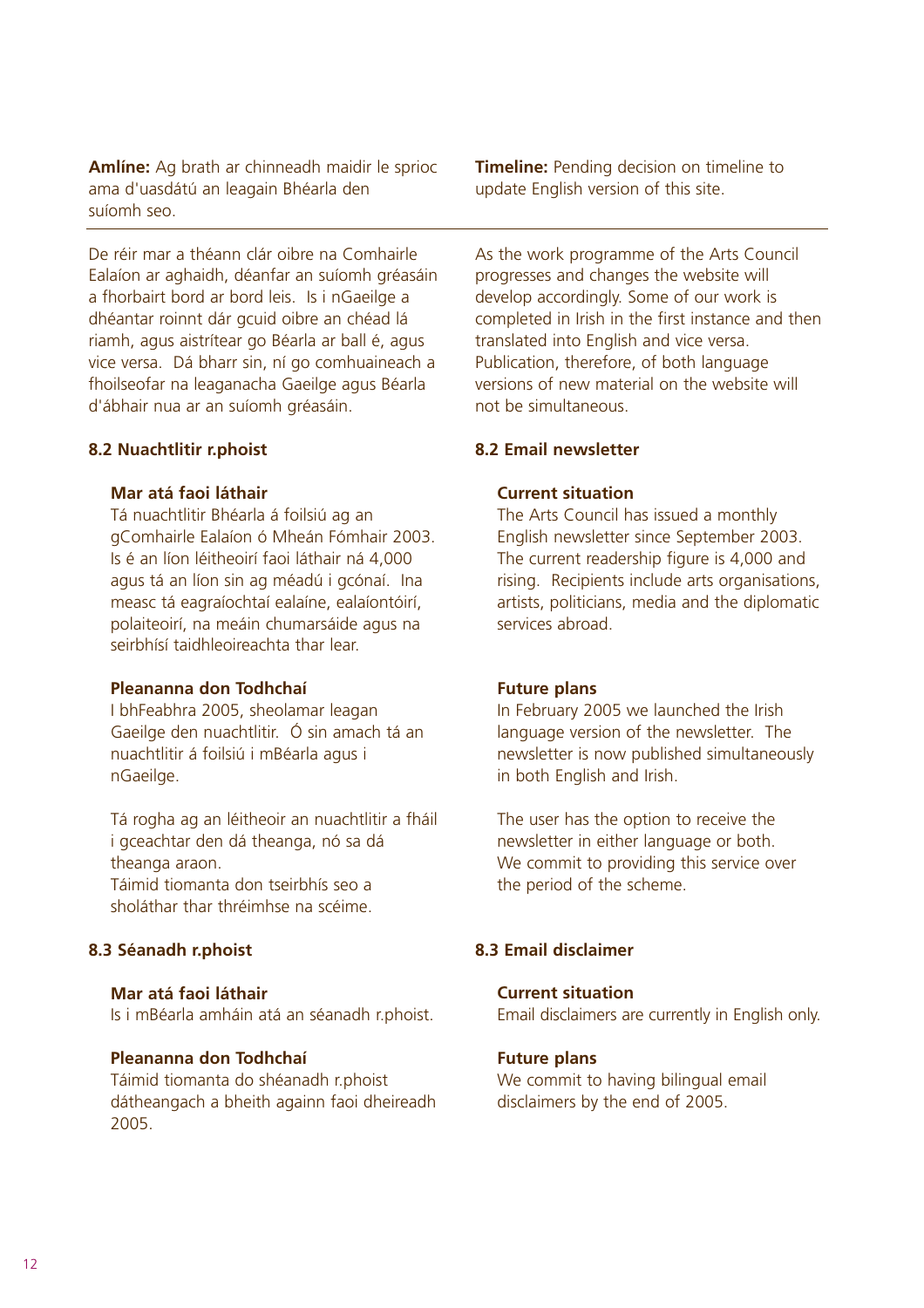### **8.4 Seoltaí r.phoist na Comhairle Ealaíon Mar atá faoi láthair**

Is i mBéarla amháin atá seoltaí r.phoist na Comhairle Ealaíon faoi láthair (m.sh. firstname.lastname@artscouncil.je)

### **Pleananna don Todhchaí**

Táimid tiomanta do sheoltaí r.phoist i nGaeilge agus i mBéarla a chur ar fáil faoi lár na bliana 2006 (m.sh. firstname.lastname@anchomhairleealaion.ie).

### **8.5 Foirmeacha iarratais**

(cóipeanna crua agus ar líne)

### **Mar atá faoi láthair**

Gach bliain, eisíonn an Chomhairle Ealaíon foirmeacha iarratais do na deiseanna maoinithe seo a leanas:

> Maoiniú bliantúil le haghaidh eagraíochtaí ealaíne (ioncam) Údarás áitiúil agus maoiniú bliantúil Maoiniú caipitiúil Maoiniú le haghaidh féilte beaga Tacaíocht d'Ealaíontóirí

## *Foirmeacha iarratais - cóip crua*

Tá gach foirm iarratais le fáil mar chóip crua. Tá na foirmeacha iarratais le haghaidh dheontais ioncaim bhliantúil agus Maoiniú Caipitiúil le fáil i nGaeilge agus i mBéarla. Tá na foirmeacha Tacaíocht d'Ealaíontóirí, ach amháin Banff agus Location 1, le fáil i nGaeilge agus i mBéarla freisin.

## *Foirmeacha iarratais ar líne*

Le roinnt blianta anuas, tá seirbhís iarratais ar líne i nGaeilge agus i mBéarla á tairiscint againn i dtaca le hiarratais mhaoinithe bhliantúla a dhéanann eagraíochtaí ealaíne. Tá an tseirbhís sin á hathbhreithniú faoi láthair.

Maidir le Tacaíocht d'Ealaíontóirí, tá dámhachtain amháin (Tionscadail) nach bhfuil ach leagan Béarla de le fáil ar líne.

## **8.4 Arts Council email addresses Current situation**

Arts Council email addresses are currently available in English only (e.g. firstname.lastname@artscouncil.je)

### **Future plans**

We commit to providing email addresses in Irish and in English by mid 2006 (e.g. firstname.lastname@anchomhairleealaion.ie ).

### **8.5 Application forms**

(hard copy and online)

### **Current situation**

The Arts Council each year issues applicationforms for the following funding opportunities:

> Annual funding for arts organisations (revenue) Local authority annual funding Capital funding Small festivals funding Supports for Artists

### *Hard copy application forms*

All application forms are available in hard copy format. Annual revenue grant application forms and Capital funding applications forms are available in Irish and English. Supports for Artists application forms, with the exceptions of Banff and Location1, are also available in Irish and English.

### *Online application forms*

We have been operating an online application service for annual funding applications for arts organisations in Irish and English for the past number of years. This service is now under review.

In the area of Supports for Artists, one award (Projects) has been available online in English only.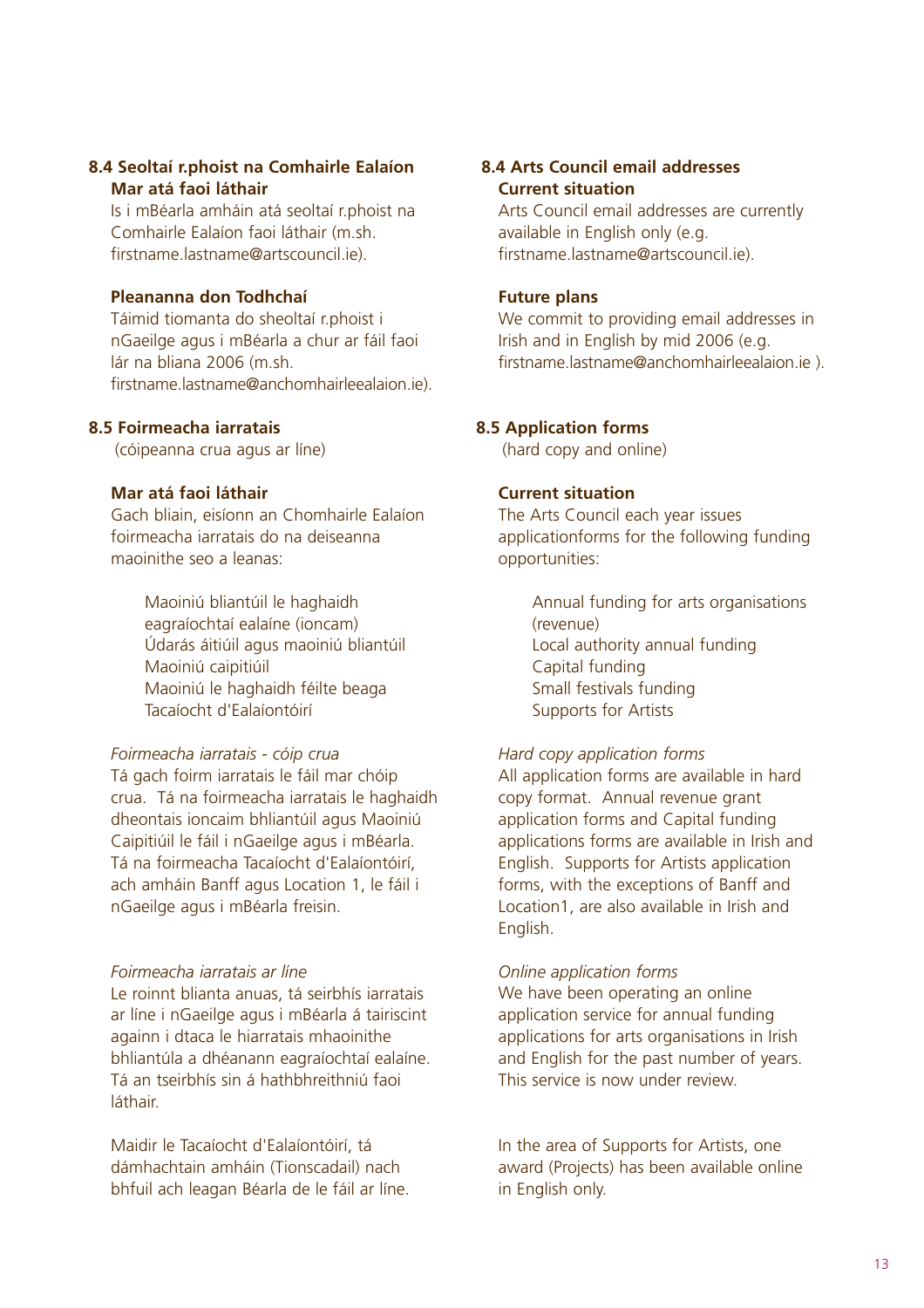### **Pleananna don Todhchaí**

*Foirmeacha iarratais - cóip crua* Leanfaidh an Chomhairle Ealaíon de bheith ag soláthar na bhfoirmeacha iarratais go léir atá le fáil i nGaeilge agus i mBéarla faoi láthair.

Táimid tiomanta d'fhoirmeacha iarratais údarás áitiúil a chur ar fáil i nGaeilge faoi 2006.

Chomh maith leis sin, táimid tiomanta d'fhoirmeacha iarratais Banff agus Location 1 a sholáthar i nGaeilge faoi 2006.

#### *Foirmeacha iarratais ar líne*

Faoi láthair, táimid ag athbhreithniú ár seirbhís iarratais ar líne le haghaidh maoiniú bliantúil le haghaidh eagraíochtaí ealaíne, is é sin na deontais ioncaim. Níl sé deimhnithe fós go mbeidh an tseirbhís seo le fáil san am atá le teacht. Má shorcaímid seirbhís iarratais ar líne a thairiscint le haghaidh na ndeontas ioncaim, geallaimid í a sholáthar i nGaeilge agus i mBéarla araon.

Chomh maith leis sin, táimid ag obair ar sheirbhís ar líne a fhorbairt le haghaidh dámhachtainí ealaíontóirí. Cuirfear seirbhís iarratais ar líne ar fáil le haghaidh Sparánachtaí, Tionscadal agus Coimisiún. Tá an tseirbhís seo le tionscnamh le linn 2005 agus beidh sí ar fáil i nGaeilge agus i mBéarla araon.

### **8.6 Ábhair maidir le comhaontú maoinithe**

#### **Mar atá faoi láthair**

Úsáidtear doiciméid fhoirmeálta sna comhaontuithe maoinithe idir an Chomhairle Ealaíon agus eagraíochtaí agus daoine aonair a fhaigheann maoiniú.

Tá fáil ar leaganacha Gaeilge agus Béarla de na foirmeacha seo a leanas, a bhaineann le coinníollacha an chúnaimh dheontais:

### **Future plans**

#### *Hard copy application forms*

The Arts Council will continue to provide in Irish and English, all application forms currently available in both languages.

We will commit to providing local authority application forms in Irish for 2006.

We also commit to providing Banff and Location 1 application forms in Irish for 2006.

#### *Online application forms*

We are currently reviewing our service of online applications for annual funding for arts organisations (revenue) grants. It has not yet been confirmed if this service will be available in future. If we decide to offer an online application service for these revenue grants, we commit to offering it in Irish and English.

We are also working on the development of an online service for artists' awards. This will provide an online application service for Bursaries, Projects and Commissions. This service is due to be rolled out during 2005 and will be available in both Irish and English.

### **8.6 Funding agreement materials**

#### **Current situation**

Formal documentation forms part of funding agreements between the Arts Council and funded organisations and individuals.

The following forms in relation to conditions of grant aid are currently available in Irish and English: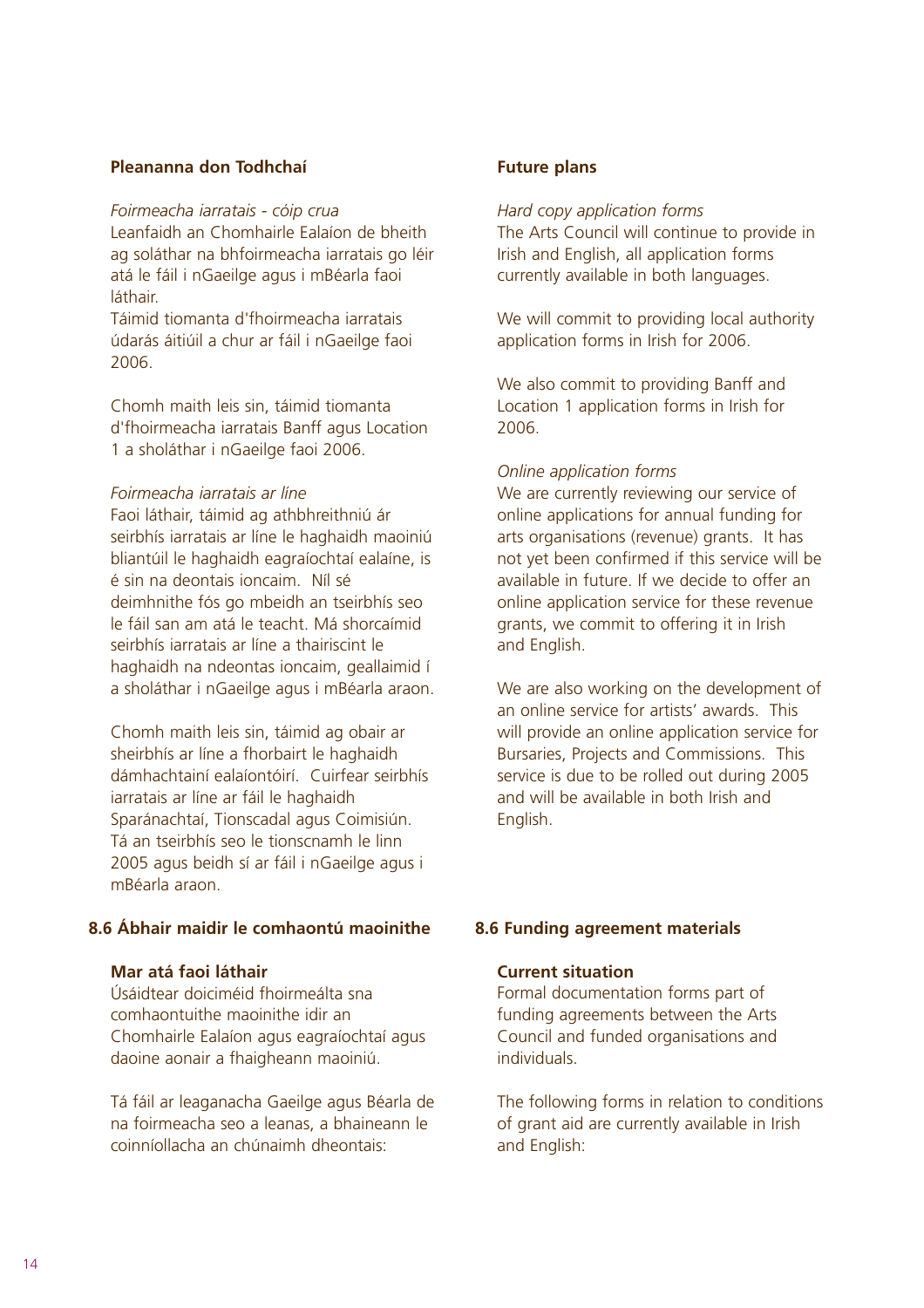CE1 Coinníollacha Caighdeánacha

CE9 Sceidil Tarraingt Anuas Is i mBéarla amháin, i láthair na huaire, atá an fhoirm thuairiscithe le haghaidh maoiniú indibhidiúil (Sparánachtaí agus Dámhachtainí).

## **Pleananna don Todhchaí**

Leanfaimid de bheith ag soláthar na bhfoirmeacha Gaeilge agus Béarla atá ar fáil faoi láthair.

Táimid tiomanta de leaganacha Gaeilge agus Béarla den Fhoirm Thuairiscithe (Sparánachtaí agus Dámhachtainí) a chur ar fáil ó 2006 ar aghaidh.

## **8.7 Foilseacháin**

## **Mar atá faoi láthair**

Tá an Chomhairle Ealaíon tar éis tús a chur le doiciméid pholasaí, tuarascálacha bliantúla srl a fhoilsiú go dátheangach, i nGaeilge agus i mBéarla. I 2004, d'fhoilsíomar leaganacha dátheangacha de na doiciméid pholasaí agus de na tuarascálacha bliantúla seo a leanas:

*Tuarascáil Bhliantúil na Comhairle Ealaíon 2003, Tuarascáil Bhliantúil Aosdána 2003, I dTreo Beartas um na hEalaíona Traidisiúnta,*  agus *Straitéis um Fhorbairt na nEalaíon sa Ghaeltacht.*

Chomh maith leis sin, cuireadh leaganacha Béarla agus Gaeilge ar fáil den fhillteán eolais Tacaíocht d'Ealaíontóirí '05.

## **Pleananna don Todhchaí**

Tá an Chomhairle Ealaíon ag obair faoi láthair ar straitéis nua a fhorbairt ar son na n-ealaíon. De réir mar a chuirtear an straitéis i bhfeidhm, is fearr a bheidh a fhios againn cad iad na cineálacha foilseachán a bheidh á bhfoilsiú againn amach anseo. Tá súil againn aghaidh a thabhairt air seo sa chéad scéim eile.

CE1 Standard Conditions

CE9 Draw Down Schedules The report form for individual funding (Bursaries and Awards) is currently available in English only.

## **Future plans**

We will continue to provide the current provision of forms in Irish and English.

We commit to providing the Report Form (Bursaries and Awards) in both Irish and English from 2006.

## **8.7 Publications**

## **Current situation**

The Arts Council has commenced work on the publication of both bilingual and Irish and English versions of policy documents, annual reports etc. In 2004, we published bilingual versions of the following policy documents and annual reports:

*Arts Council's Annual Report 2003, Aosdána Annual Report 2003, Towards a Policy for the Traditional Arts* and *Strategy for the Development of the Arts in the Gaeltacht.*

The information folder Supports for Artists '05 was also made available in English and Irish.

## **Future plans**

The Arts Council is currently working on the development of a new strategy for the arts. We will be in a better position to assess the type of publications that we may publish in the future during the roll out of the strategy. We hope to address this area in our next scheme.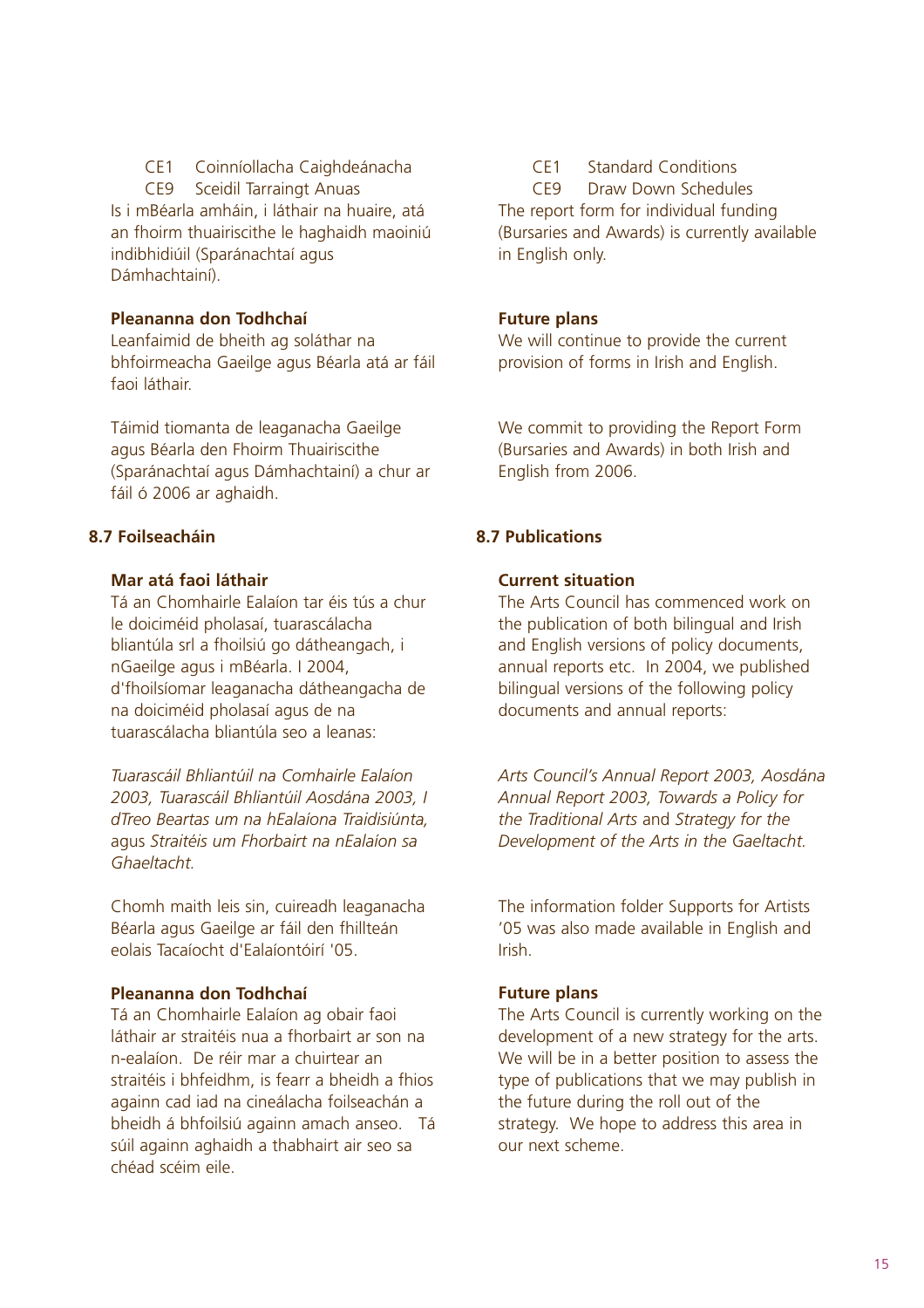#### **8.8 Preasráitis**

#### **Mar atá faoi láthair**

Ó Eanáir 2005 tá an Chomhairle Ealaíon tiomanta do gach preasráiteas a eisiúint i nGaeilge agus i mBéarla.

#### **Pleananna don Todhchaí**

Leanfaimid de bheith ag soláthar na seirbhíse seo thar thréimhse na scéime.

### **8.9 Cuirí ar imeachtaí**

### **Mar atá faoi láthair**

Cuireann an Chomhairle Ealaíon cuirí amach go dtí na himeachtaí a óstaíonn siad (m.sh. lainseálacha, ócáidí fáilte srl). Le tamall anuas, is go dátheangach a chuirtear na cuirí seo i gcló.

#### **Pleananna don Todhchaí**

Leanfaidh an Chomhairle Ealaíon ag cur cuirí dátheangacha i gcló go dtí a cuid imeachtaí go léir.

#### **8.10 Teachtaireacht teileafóin**

### **Mar atá faoi láthair**

Is teachtaireacht dhátheangach an teachtaireacht ghutha a bhíonn le cloisteáil ar an bpríomhlasc lasmuigh d'uaireanta oifige. Is i mBéarla atá teachtaireachtaí glórphoist beagnach gach duine den fhoireann.

#### **Pleananna don Todhchaí**

Coimeádófar an teachtaireacht ghutha dhátheangach ar an bpríomhlasc lasmuigh d'uaireanta oifige.

### **8.11 Córais ríomhaireachta**

#### **Mar atá faoi láthair**

Níl sé d'acmhainn ag ár gCóras Faisnéis Bainistíochta (MIS) plé le teanga ar bith ach Béarla. Úsáidtear an córas sin le haghaidh deontais a bhainistiú chomh maith. Tá a

#### **8.8 Press releases**

#### **Current situation**

Since January 2005 the Arts Council has committed to issuing all press releases in Irish and English.

#### **Future plans**

We will continue our commitment to providing this service over the duration of this scheme.

#### **8.9 Invites to events**

### **Current situation**

The Arts Council issues invitations to events which it is hosting (e.g. launches, receptions etc.). In recent times these invitations have been printed bilingually.

#### **Future plans**

The Arts Council commits to continuing to print bilingual invitations to its events.

#### **8.10 Telephone message**

#### **Current situation**

The voice message on the main switch out of hours is bilingual.Voicemail messages of almost all staff are in English.

#### **Future plans**

The voice message on the main switch out of hours will continue to be bilingual.

### **8.11 Computer systems**

#### **Current situation**

Our management information system (MIS), which is also our grant management system is only capable of handling English language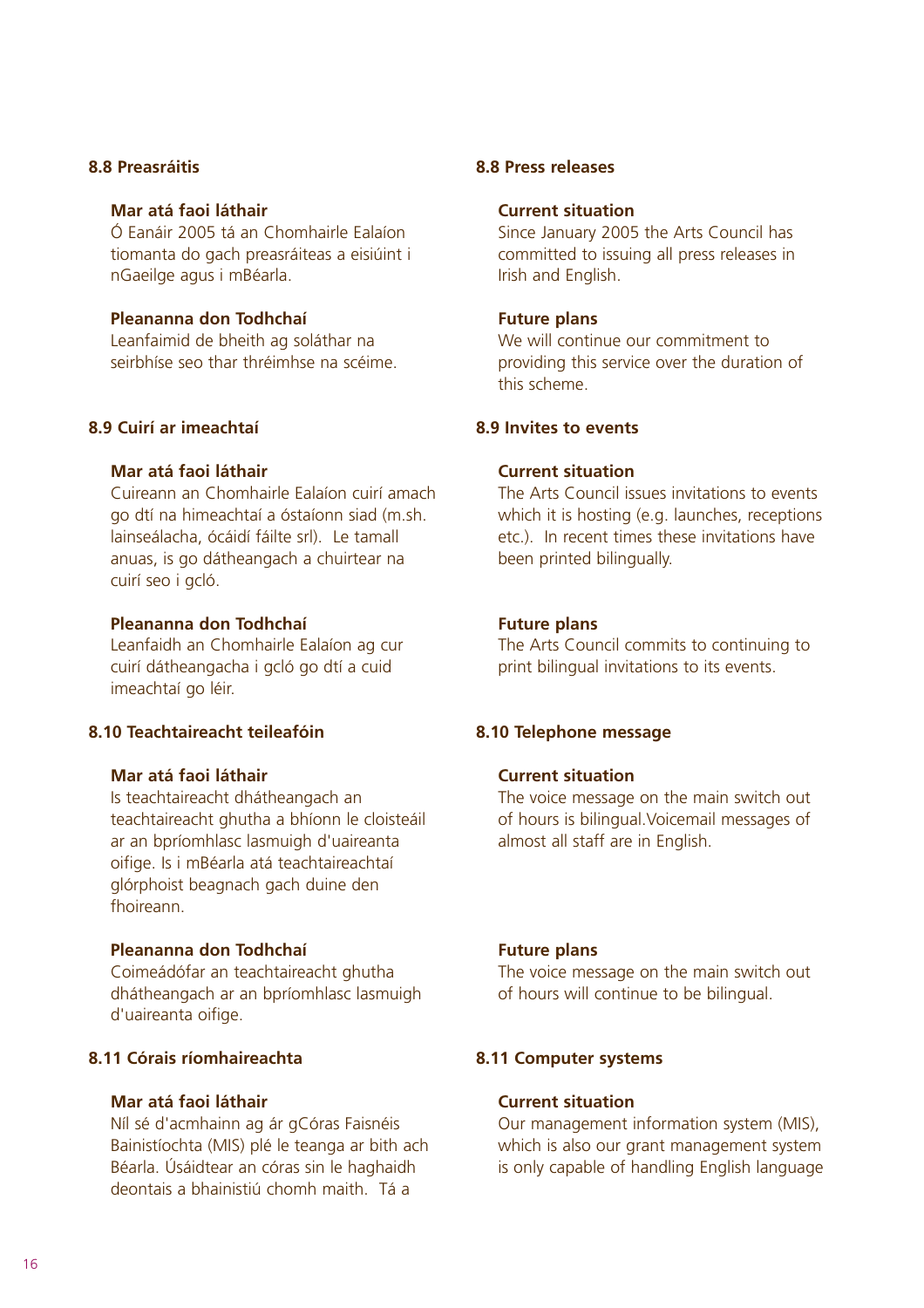fhios againn go gcruthaíonn sé sin deacrachtaí do chliaint i gceantair Ghaeltachta a bhfuil seoltaí Gaeilge acu, mar ní féidir freastal ar riachtanais na sínte fada sa chomhfhreagras agus na seiceanna a chuireann an córas seo ar fáil.

Maidir le litreacha nach gcuirtear ar fáil tríd an MIS, úsáidimid an mapa carachtar speisialta i gcóras oibriúcháin Windows XP. Is i mBéarla atá ár gcórais oibriúcháin uile faoi láthair.

#### **Pleananna don Todhchaí**

Cuirfear an riachtanas sínte fada san áireamh sa chéad uasghrádú mór eile a dhéanfar ar ár gcórais TE inmheánacha (an MIS san áireamh).

Más mian le ball foirne go suiteálfaí leagan Gaeilge de Microsoft Office ar a ríomhaire (nuair a chuireann Microsoft leagan uasdátaithe ar fáil), geallaimid go gcuirfimid ar fáil é don bhall foirne a lorgaíonn é.

### **8.12 Cumarsáid labhartha**

I 2004, rinne an Chomhairle athbhreithniú ar chumas teanga na foirne.

Táimid tiomanta, thar thréimhse na scéime seo, do clár traenála le haghaidh na foirne. Is é aidhm na traenála seo ná cur le scileanna teanga fhoireann na Comhairle Ealaíon. Is é cuspóir fadtéarmach an chláir thraenála ná saothrú i dtreo na cumarsáide labhartha i nGaeilge. Déanfaimid athbhreithniú ar chaighdeán scileanna teanga na foirne sa chuid dheireanach den tríú bliain den scéim seo, ag súil le tuilleadh dul chun cinn a dhéanamh sa chéad scéim eile.

Aithneofar roinnt ball foirne a thabharfaidh faoi chlár traenála sonraithe. Ina measc, beidh duine amháin ar a laghad d'fhoireann na hoifige fáilte.

text. We understand that this causes problems to our clients with Irish addresses and in Gaeltacht areas as correspondence and cheques generated from this system cannot deal with the Irish language sínte fada requirements.

When generating letters which do not need to be generated from our MIS, we use the special character map from the operating system Windows XP. Our operating systems are all currently in English.

#### **Future plans**

With the next major upgrade of our internal IT systems (including MIS), we will take the Irish language sínte fada requirements into account.

If a staff member requests to have Microsoft Office installed in Irish on their computers (when an updated version is available from Microsoft), we commit to providing this for the staff members who have specifically requested it.

#### **8.12 Verbal communications**

In 2004, the Arts Council compiled a staff linguistic competency review.

We commit over the period of this scheme to develop a programme of staff training. The aim of the training will be to improve the current language skills of staff in the Arts Council. The long term objective of the training programme will be to strive to deliver verbal communications in the Irish language. We will review the standard of staff language skills during the final part of the third year of this scheme, with a view to moving forward in the next scheme.

We will identify a core number of staff initially to undergo a targeted training programme. This will include at least one of our reception staff.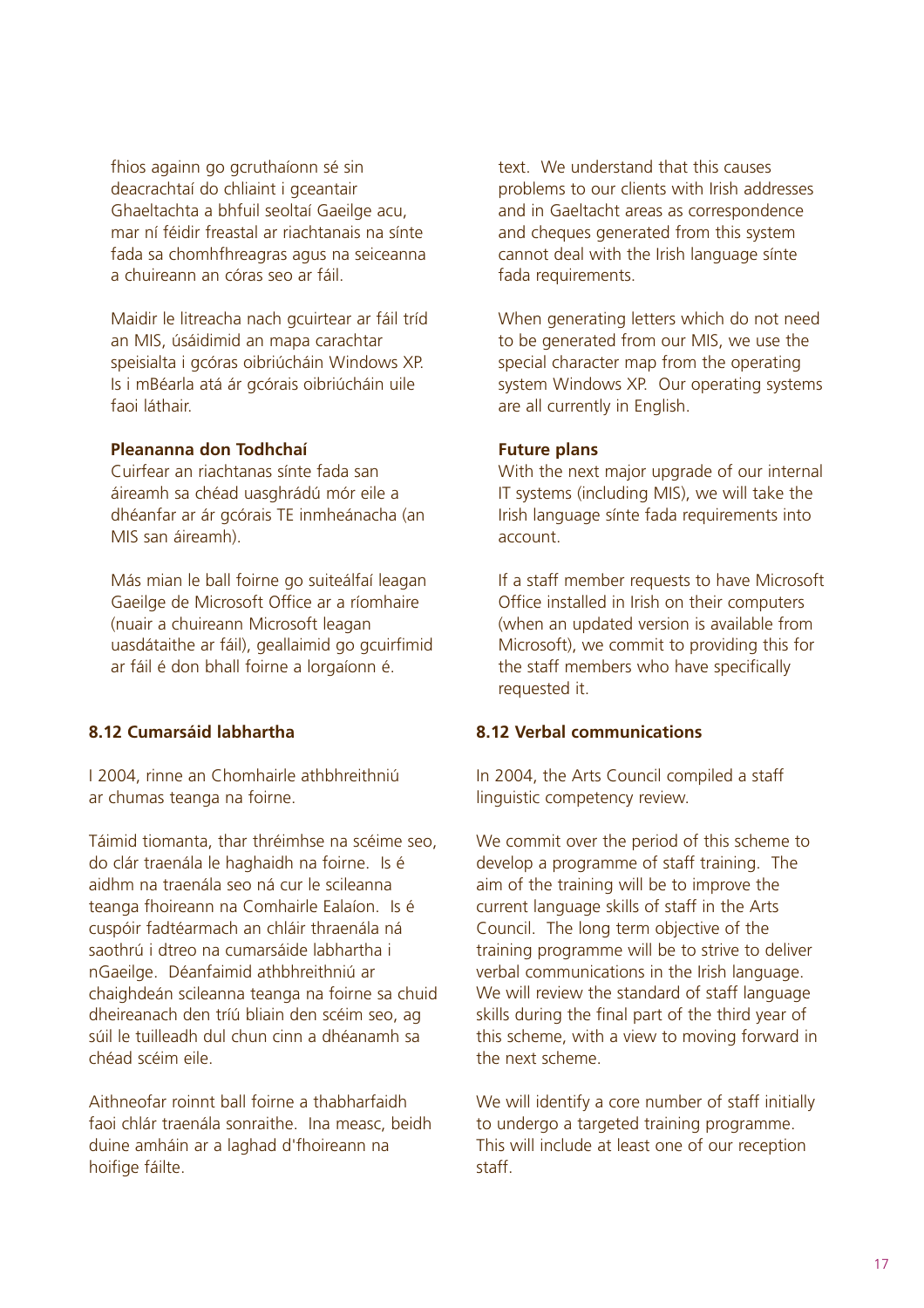Tosóimid ag obair chun tuilleadh clár traenála a aithint agus spriocanna ama a shocrú maidir le pleananna don chuid eile de thréimhse na scéime, sa chuid dheireanach de 2005, nuair a bheidh 'Comhpháirtíocht ar son na nEalaíon' réidh.

Féachfaimid conas is féidir freastal ar mhianta na ndaoine sin ar mian leo Gaeilge a labhairt le linn mórchruinnithe comhairliúcháin phoiblí a eagraíonn an Chomhairle Ealaíon thar chaitheamh na scéime seo. Is féidir, ag brath ar thoradh na measúnachta, gur sa chéad scéim eile a thabharfar aghaidh ar an gceist seo.

Chomh maith leis sin, táimid tiomanta do gach ball foirne a spreagadh chun dul i ngleic leis an nGaeilge agus cuirfimid ócáidí neamhfhoirmeálta ar fáil (m.sh. sosanna tae) ina mbeidh deis ag an bhfoireann comhrá Gaeilge a dhéanamh. Déanfar sin i gcomhthéacs thiomantas na Comhairle do bheith ag cothú chomhbhá i leith na Gaeilge i measc na foirne.

### **9 Forbairt na n-ealaíon sna ceantair Ghaeltachta agus tionscnaimh eile de chuid na Comhairle Ealaíon chun na healaíona i nGaeilge a fhorbairt**

### **9.1 Forbairt na n-ealaíon sna ceantair Ghaeltachta**

Rinne an Chomhairle Ealaíon agus Údarás na Gaeltachta plean a fhorbairt a leagann síos creatlach straitéiseach maidir le forbairt na n-ealaíon sa Ghaeltacht 2005-2009. Forbraíodh é i gcomhthéacs na comhpháirtíochta idir an Chomhairle Ealaíon agus Údarás na Gaeltachta, a bhfuil sé d'aidhm aige forbairt na n-ealaíon comhaimseartha agus traidisiúnta a spreagadh laistigh den Ghaeltacht. Sa phlean seo, leagtar síos sraith de thosaíochtaí agus de ghníomhaíochtaí straitéiseacha le haghaidh an dá eagraíocht

We will begin work on identifying training programmes and the roll out of plans for the remaining time of the scheme, in the latter part of 2005, when 'Partnership for the Arts' has been completed.

We will consider ways of facilitating those who wish to speak in Irish at major public consultation meetings held by the Arts Council over the course of this scheme. This issue may, depending on the outcome of our assessment, be addressed in our next scheme.

We also commit to encouraging all staff to engage with the Irish language and will offer intermittent informal opportunities (e.g. tea breaks) for staff to converse in Irish. This will be part of the Council's commitment to encouraging staff to embrace the Irish language.

**9 Development of the arts in Gaeltacht areas and other Arts Council initiatives to develop the arts in Irish**

### **9.1 Development of the arts in Gaeltacht areas**

A plan has been developed between the Arts Council and Údarás na Gaeltachta to set out a strategic framework for the development of the arts in the Gaeltacht 2005-2009. It was developed in the context of the partnership between the Arts Council and Údarás na Gaeltachta to advance the development of the contemporary and traditional arts within the Gaeltacht. A series of strategic priorities and actions for both bodies and other relevant agencies are set out over the period of the plan. These priorities and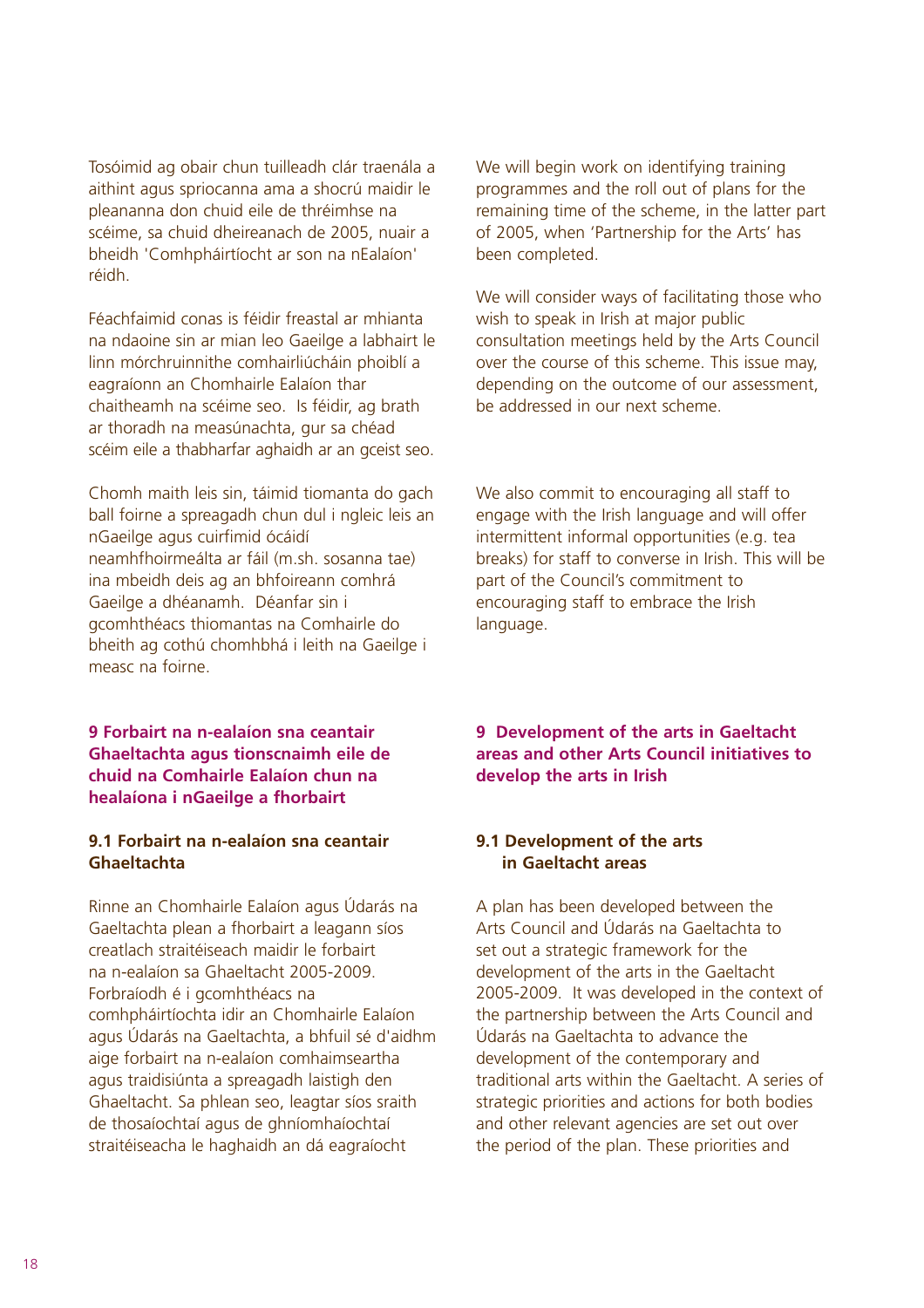agus gníomhaireachtaí ábhartha eile thar thréimhse an phlean. Is é cuspóir na dtosaíochtaí agus na ngníomhaíochtaí seo ná deimhin a dhéanamh de:

- go gcuirtear na healaíona chun lántairbhe an tsaoil chultúrtha, shóisialta agus eacnamaíoch sa Ghaeltacht agus
- go n-admhaítear an chomaoin ar leith a chuireann ealaíontóirí agus pobail Ghaeltachta ar shaol ealaíne na hÉireann agus tíortha thar sáile.

Bunaíodh an chomhpháirtíocht idir Údarás na Gaeltachta agus an Chomhairle Ealaíon i 1997 tar éis don dá eagraíocht imní a léiriú faoi leibhéil fhorbartha sna healaíona sa Ghaeltacht. Bhí siad ar aon aigne faoin ngá a bhí le hiarracht fhócasaithe ar leith chun tacú leis na healaíona Gaeilge, go háirithe sa Ghaeltacht. I 1998, bhunaigh an dá eagraíocht, i gcomhpháirt a chéile, Ealaín na Gaeltachta. Fochomhlacht de chuid Údarás na Gaeltachta atá ann, a ceapadh chun cabhrú le forbairt na n-ealaíon ag leibhéal réigiúnach sa Ghaeltacht. Ó bunaíodh í, tá Ealaín na Gaeltachta tar éis a dintiúirí a chruthú i measc ealaíontóirí, eagraíochtaí ealaíne, agus i measc na n-eagraíochtaí agus na bpobal áitiúil atá páirteach inti. Tá foireann ann atá in ann tacú le forbairt chleachtadh na n-ealaíon traidisiúnta agus comhaimseartha.

Eagraíodh sraith chuimsitheach de chruinnithe poiblí comhairliúcháin sna ceantair Ghaeltachta le linn don phlean seo a bheith á ullmhú.

Mar pháirt dár bpleananna le haghaidh fhorbairt na n-ealaíon Gaeilge, tá súil ag an gComhairle Ealaíon comhpháirtíochtaí a bhunú le Foras na Gaeilge agus Bord na Leabhar Gaeilge.

actions are intended to ensure that:

- the potential contribution of the arts to cultural, social and economic life in the Gaeltacht is fully realised and
- the distinctive contribution which can be made by artists and communities within the Gaeltacht to artistic life in Ireland and internationally is supported and recognised.

The partnership between Údarás na Gaeltachta and the Arts Council was established in 1997 in response to concerns expressed by both organisations regarding the level of arts development in the Gaeltacht. It was agreed that support of the arts in the Irish language, and in the Gaeltacht in particular, required focused attention. In 1998, the partnership of both organisations formed Ealaín na Gaeltachta, a subsidiary of Údarás na Gaeltachta, structured to support arts development at a regional Gaeltacht level. Since its establishment, Ealaín na Gaeltachta has earned credibility among artists, arts organisations, participating local organisations and communities as a team capable of supporting the development of traditional and contemporary arts practice.

Extensive public consultation meetings were held in Gaeltacht areas in the preparatory stages of this plan.

As part of its future plans for the development of the Irish language arts the Arts Council hopes to build partnerships with Foras na Gaeilge and Bord na Leabhar Gaeilge.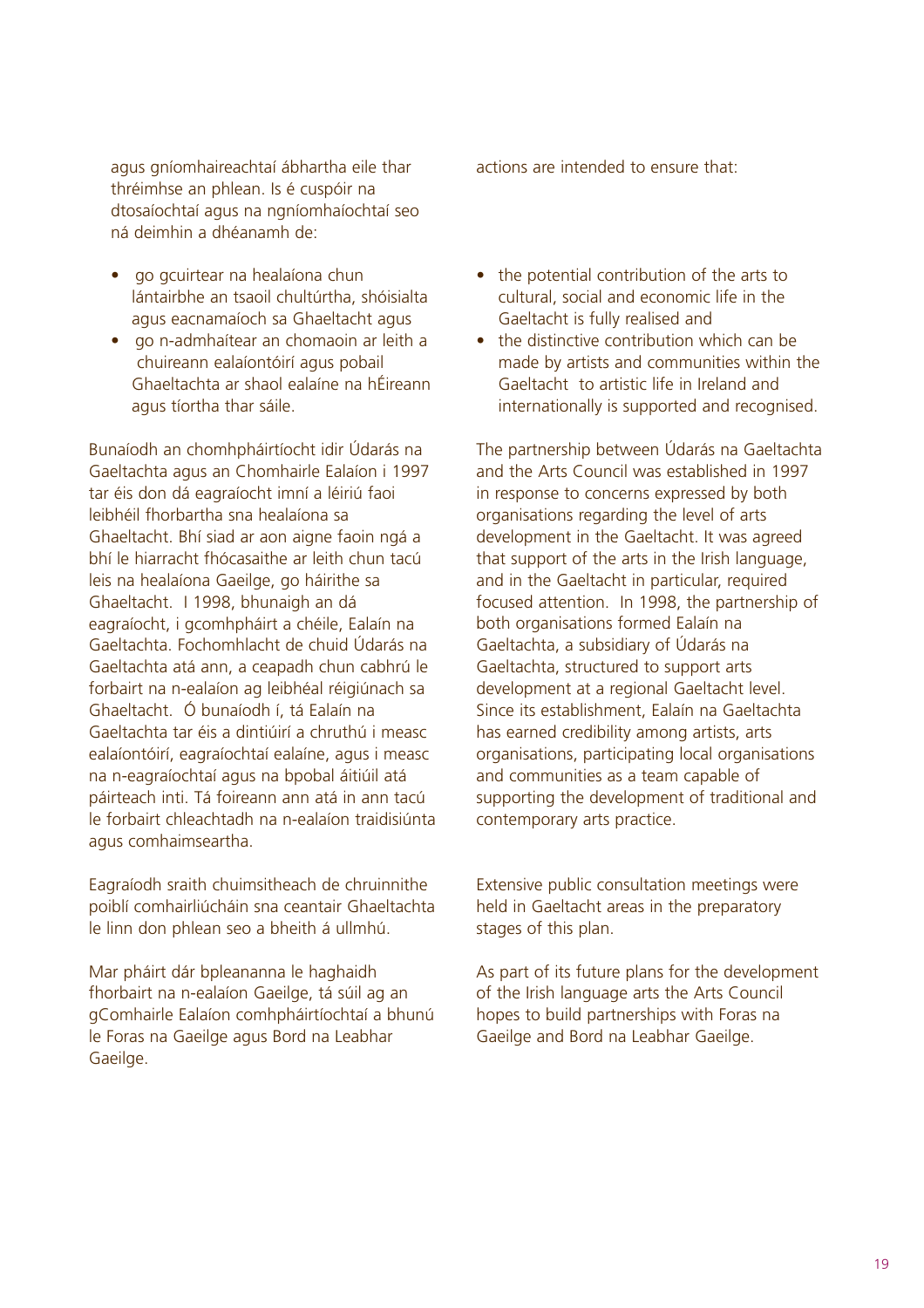## **9.3 Úsáid logainmneacha oifigiúla Gaeltachta agus comharthaí sa Chomhairle Ealaíon**

I gcás go n-úsáidtear logainmneacha i bhfoilseacháin de chuid na Comhairle Ealaíon, bainfear úsáid as leaganacha Gaeilge na logainmneacha Gaeltachta.

Is go dátheangach a bheidh na comharthaí in oifigí na Comhairle Ealaíon.

## **9.2 Comhpháirtíocht le TG4/Splanc**

Is muidne a mhaoiníonn an tionscnamh úd de chuid TG4, Splanc! Tacaíonn an scéim seo le hiarratasóirí chun cláir theilifíse úra nuálaíocha a dhéanamh i dtaobh na nealaíon comhaimseartha agus traidisiúnta i nGaeilge.

## **9.3 Athbhreithniú ar an téatar Gaeilge**

Rinne an Chomhairle Ealaíon abhus agus Comhairle Ealaíon Thuaisceart Éireann athbhreithniú ar an Téatar Gaeilge i 2001. I 2004, dréachtaíodh doiciméad inmheánach i bhfianaise an taighde sin agus cuireadh roinnt moltaí i láthair ann. Le linn don scéim seo a bheith á dréachtú, bhí an Chomhairle fós ag déanamh a machnaimh faoin doiciméad sin agus faoi na moltaí ann.

## **9.4 Sparánachtaí litríochta Gaeilge**

Mar pháirt den tacaíocht a thugaimid d'ealaíontóirí aonair, tairgimid roinnt sparánachtaí litríochta do scríbhneoirí Gaeilge faoin gclár Tacaíocht d'Ealaíontóirí. Is trí Ghaeilge a dhéantar an measúnú uile le haghaidh na sparánachtaí litríochta Gaeilge, ón gcéim ghearrliostaithe go dtí an measúnú le painéal comhghleacaithe (scríbhneoirí Gaeilge gairmiúla). Is trí Ghaeilge a dhéantar an gnó go léir.

## **9.3 Use of official names of Gaeltacht place names and signage in the Arts Council**

When place names are used in Arts Council publications we will use the Irish version of Gaeltacht place names.

Signage in the offices of the Arts Council will be bilingual.

## **9.2 Partnership with TG4/Splanc**

We fund the TG4 Splanc! initiative. This scheme supports the making of new and innovative television programmes about contemporary and traditional arts in Irish.

## **9.3 Irish language theatre review**

The Arts Council/An Chomhairle Ealaíon and the Arts Council of Northern Ireland carried out a review of Irish Language Theatre in 2001. In 2004 an internal response document with recommendations was drafted. At the time of the drafting of this scheme the document and its recommendations were being considered by Council.

## **9.4 Irish language literature bursaries**

As part of our support to individual artists, we offer a number of Irish language literature bursaries under the Supports for Artists programme. The entire assessment of the Irish language literature bursaries is undertaken in Irish, from the initial shortlisting stage right through to the actual peer panel assessment (by professional Irish writers), where again, all business is conducted through Irish.